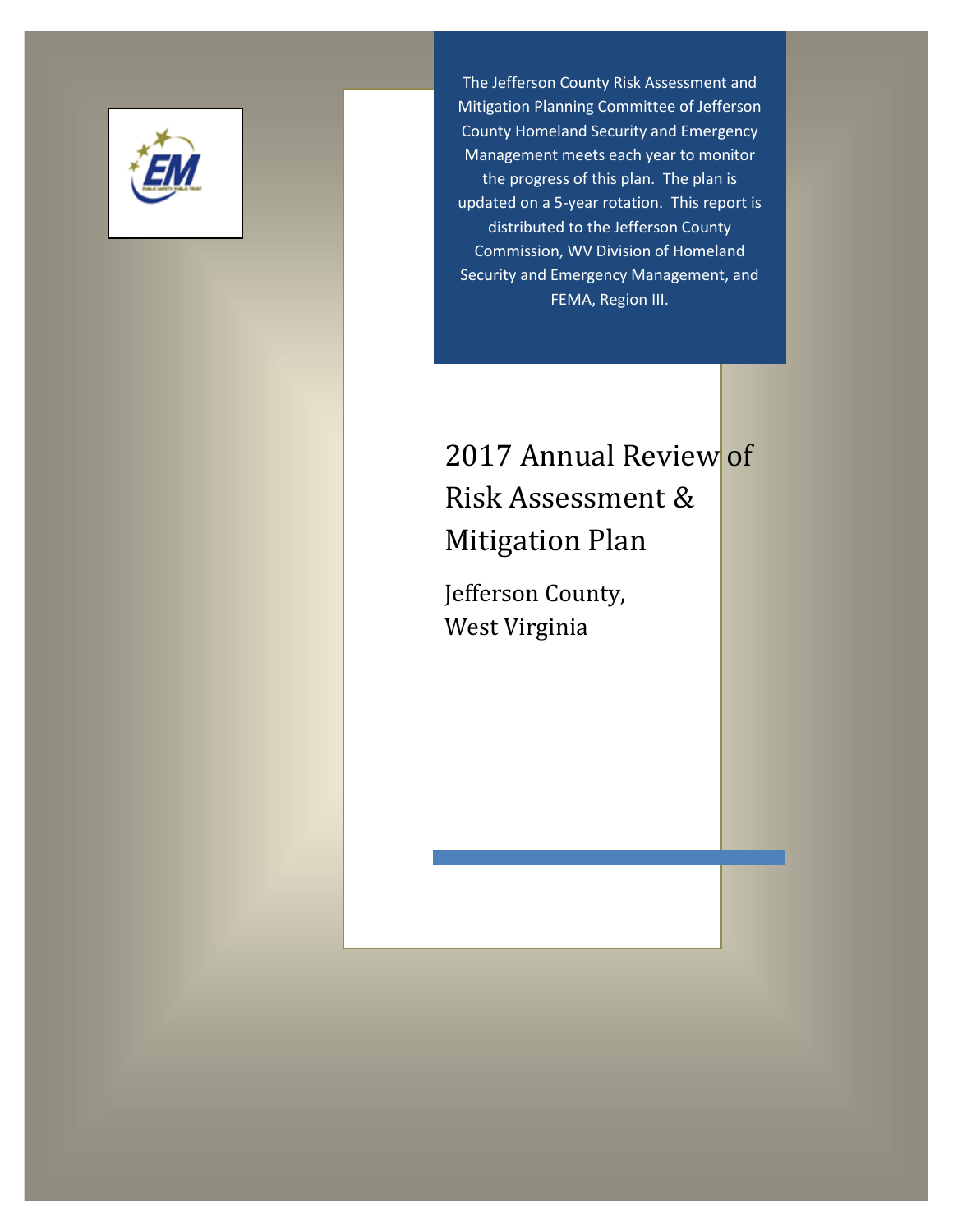Jefferson County Homeland Security and Emergency Management's Risk Assessment and Mitigation Planning Committee met at the Jefferson County Public Services Building meeting room on July 12, 2017. Present were: Jennifer Brockman, Jefferson County Planning Department; Barbara Miller, Director, Jefferson County Homeland Security and Emergency Management; Steve Allen, Deputy Director Jefferson County Homeland Security and Emergency Management; Brandon Vallee, AA/PIO/VC Jefferson County Homeland Security and Emergency Management; Judy Pittinger, Threat Preparedness Coordinator, Jefferson County Department of Health, Marty Freeman, Jefferson County Department of Health, Monica Whyte, Environmental Resource Specialist-WV Bureau for Public Health, Emily Wells, Extension Agent, WVU Extension Service. J.D. Whetsel, State Mitigation Planner for WVDHSEM. Comments were also received from: Seth Rivard, Corporation of Charles Town; Andrew Blake, City Manager, Corporation of Ranson; Frank Welch, Water/Waste Water Manager, Corporation of Shepherdstown.

Director Miller opened the meeting and introductions were made.

#### **Old/New Business**

Ms. Miller explained the purpose of the Risk Assessment and Mitigation Planning Committee annual review of each goal and objective. These projects, which were identified by the committee and adopted along with the plan by the Jefferson County Commission and the Municipalities in Jefferson County, beginning on page #83 of the plan. Some of the goals and objectives are not able to be accomplished to due lack of funding. However, many have been accomplished and will be reported on today. Organizations with a responsibility that could not attend today's meeting may send a written report. Also, anyone who thinks of anything additional should submit additional information to Director Miller by email. It was noted that the entire plan can be accessed on-line at: <http://www.jeffersoncountywv.org/home/showdocument?id=727>

This will be the final annual meeting of the 2013 Plan. Once that this meeting is finalized, Director Miller will be working on the funding strategy and RFP for the next plan that is due by September 9, 2018.

At this point in the meeting, the group reviewed all of the goals, objectives, and strategies, including updates.

#### **GOAL 1: Reduce the potential for significant damages as a result of dam failures in Jefferson County.**

**Objective 1.1 Reduce the probability of significant flood damage and loss of life as a result of a dam failure.**

*Strategy 1.1.1: During all new dam construction, encourage the completion of a critical flood engineering analysis by a professional engineer licensed in the State of West Virginia.*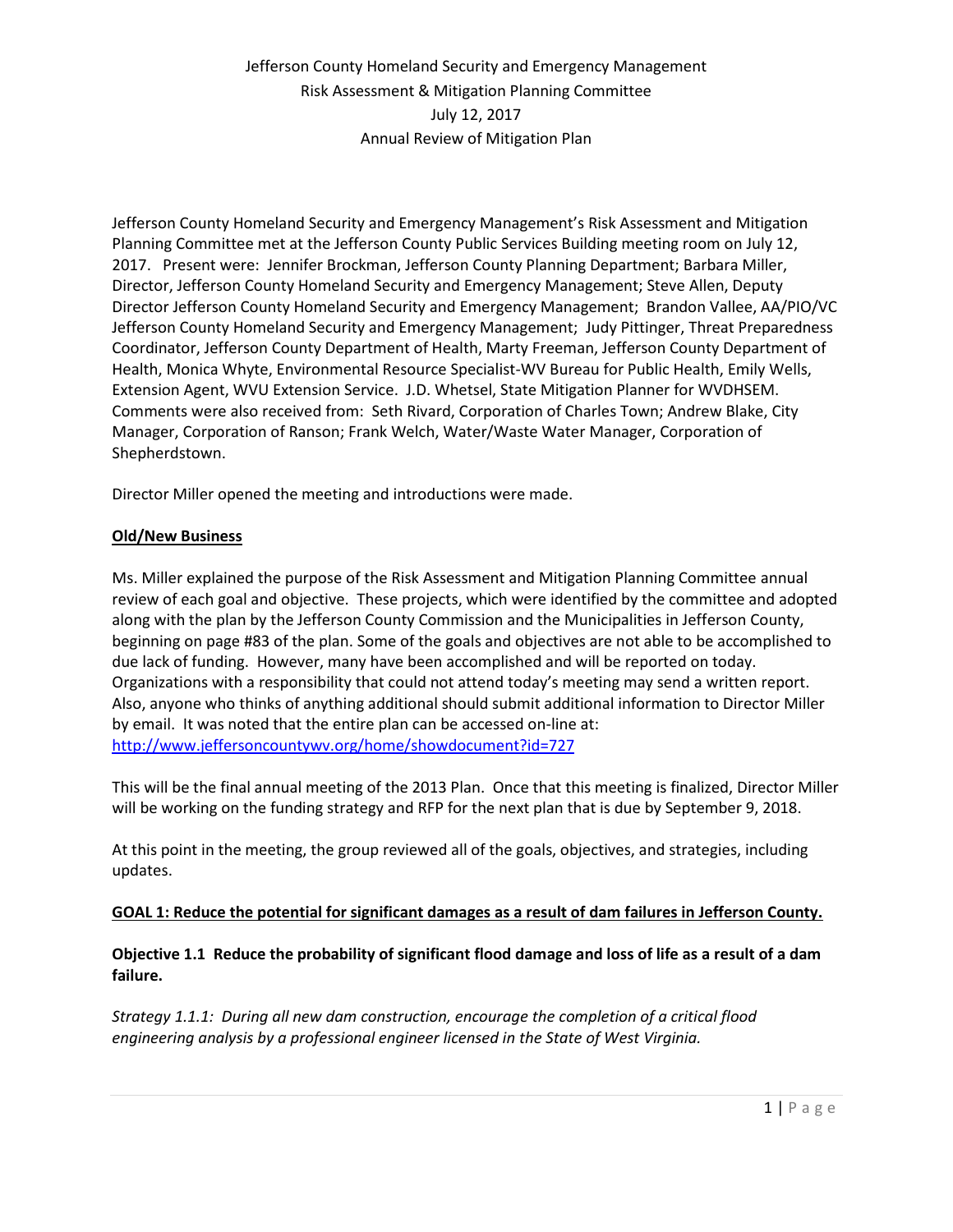The State of West Virginia Dam Safety Office regulates dams and dam safety, construction rules, etc. Dam Safety engineers (From the West Virginia Dam Safety Office) inspect dams under construction and conduct safety review of existing dams. COMPLETE

*Strategy 1.1.2 Coordinate with the WVDEP-Dam Safety Office, to conduct regular safety inspections of existing dams in Jefferson County.* 

According to the WVDEP, public safety is accomplished by ensuring that dams are constructed, maintained, operated or removed in a safe manner. Program activities by the WVDEP include:

- Inspections of existing dams
- Dams under construction
- Review of design plans
- Response to emergencies

*Strategy 1.1.3: Develop a notification system that can be utilized to notify residents downstream of large dams, of actions to take before a dam failure, if lead time exists.*

Notification procedures are outlined in the Dam Safety Monitoring and Emergency Action Plans that are required to be developed by the owners of the dam. Emergency Action Plan (EAP) review and approval is an important aspect of the Dam Safety program. Owners of High Hazard Potential Dams are required to develop an EAP. (Hazard potential is not related to the structural integrity of a dam, but strictly to the potential for downstream flooding.)

The monitoring portion of the plan sets forth a frequency of owner inspections that varies according to weather conditions. As heavy rainfall occurs, the inspection frequency increases. If an imminent danger is identified, the emergency action portion of the plan is designed to notify downstream persons to evacuate to safe areas.

Dam Safety provides an example EAP to dam owners for guidance in developing emergency procedures and assists the owners in coordinating with county authorities.

### **COMPLETE**

**COMPLETE** 

**Goal 2: Protect Jefferson County's agricultural assets and local water supply from the negative effects of drought.**

### **Objective 2.1 Increase the stability of the public drinking water supply in Jefferson County.**

*Strategy 2.1.1: Provide for an emergency backup power supply at all water treatment facilities in Jefferson County.*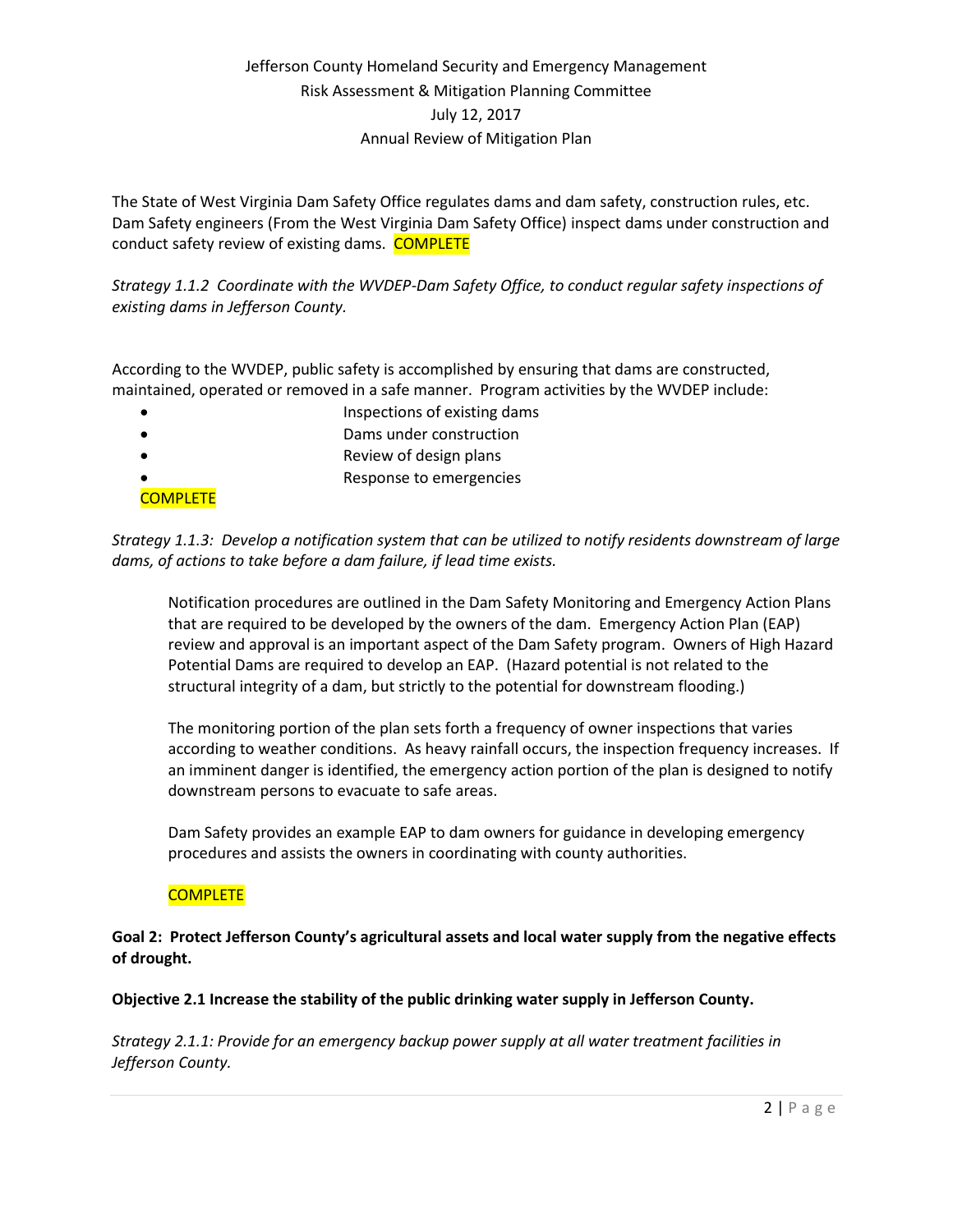ON-GOING. Generators have been installed at some of the water and wastewater treatment facilities. A Prime Power Survey was completed for all facilities within Jefferson County PSD, Charles Town Utilities, and the Corporation of Shepherdstown. Ms. Lawton reported in 2016 that the PSD has stationed extra propane in Glen Haven, and Cavaland now has a generator. The PSD has also stocked extra propane at Glen Haven. They need to complete a new Prime Power Survey for this site. Mr. Snyder reported that Jefferson Utilities has back up on their Meadowbrook system, part of the Walnut Grove system. They have portable generator that can run one system at a time on 480. Anticipate buying several more generators, but need funding. Ms. Miller explained the importance of having the Prime Power Surveys, as generators may be available from the state; they have generators from overseas that are being reworked.

Additionally, Source Water Protection Plans are now required for all providers of water in the state.

### **Objective 2.2 Increase public awareness as to the agricultural effects of drought, as well as the ramifications to the public water supply.**

*Strategy 2.2.1: Develop an informational brochure to distribute to local farmers and residents, encouraging citizens to take water saving measures.* 

COMPLETE: NRCS, Farm Services and USDA distribute information regularly. Public service announcements are also made regularly on local radio stations.

*Strategy 2.2.2: Consider passing ordinances to prioritize or control water use, particularly for emergency situations such as firefighting.*

ON-GOING A copy of the Extension Service's Drought Management Handbook was obtained. The Jefferson County Emergency Operations Plan now has a drought annex. Emily Wells indicated that the plan that we have is the current drought plan.

### **Objective 2.3: Increase water supply potential across the county by encouraging water utilities to undertake partnerships.**

*Strategy 2.3.1: Develop interoperability and system interconnects between the water systems to ensure continuity of water distribution capabilities.*

*All of the water providers in the County have completed Source Water Protection Plans this year. These plans identify alternate sources of water in case of emergencies with their primary sources. Ms. Snavely from Region 9 indicated that all of the Source Water Protection Plans are available to view on Region 9 Planning and Development Council's website at: <http://www.region9wv.com/plans---studies.html>*

There are existing interconnections with the JUI owned and operated Briar Run and Meadowbrook WTPs. In the future, JUI may also develop an interconnection with the JUI owned and operated Burr Industrial Park. They have talked with Charles Town Utilities about interconnection. COMPLETE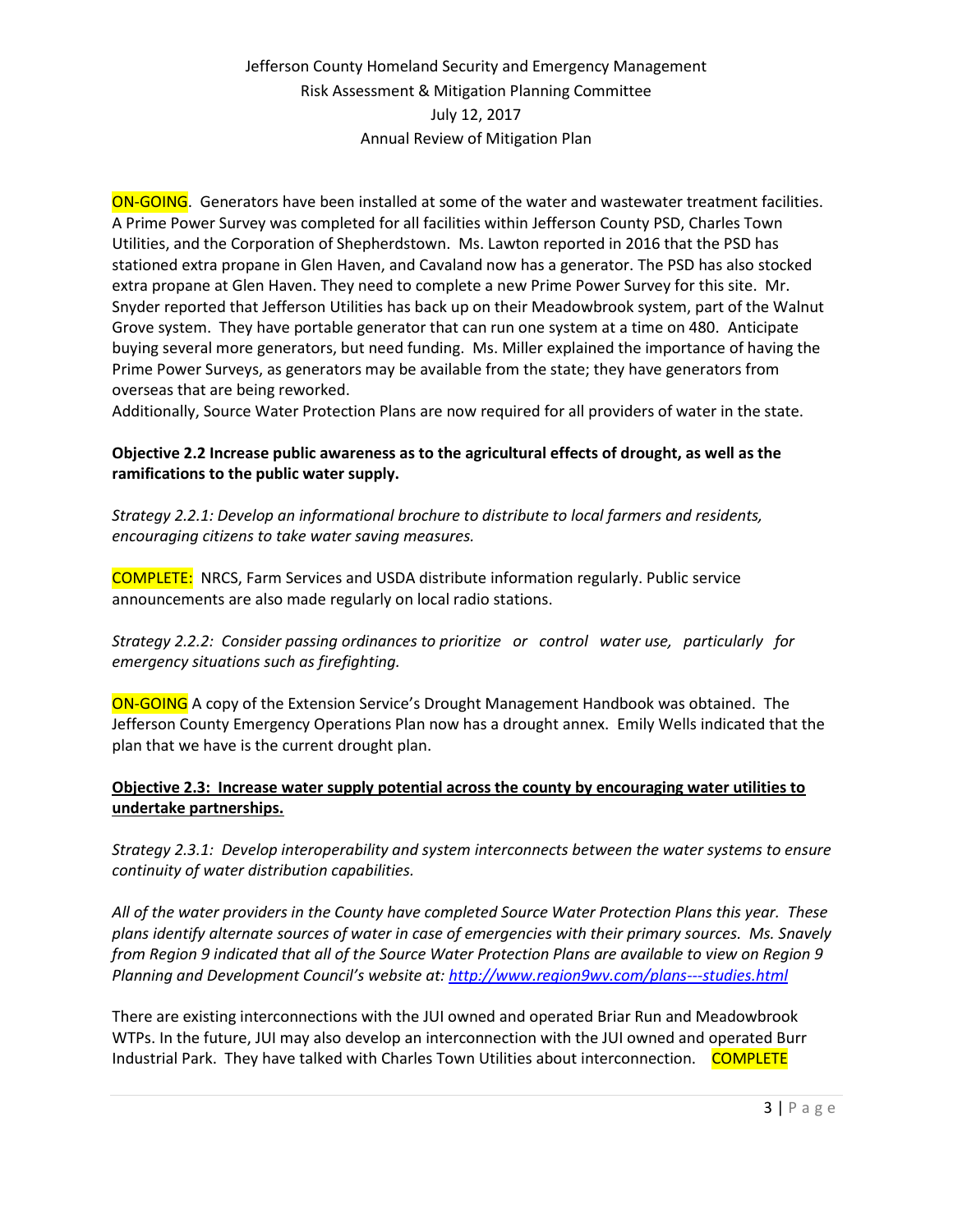### **GOAL 3: Increase preparedness throughout Jefferson County regarding the potential effects of earthquakes.**

### **Objective 3.1 Educate the public as to the potential for earthquakes in West Virginia, specifically Jefferson County.**

*Strategy 3.1.1 Develop a section of the website explaining the potential for earthquakes, as well as the potential damages from those earthquakes. The information should include measures to take to safeproof homes and other structures from the potential effects of earthquakes.*

COMPLETED & ON-GOING. A link to FEMA's earthquake information has been added to the JCHSEM website. The 2017 EPA Exercise Series is an earthquake scenario.

*Strategy 3.1.2: Encourage the implementation of structural mitigation techniques such as wall bracing, reinforcing walls with fiber materials, the installation of dampers or vibration isolation bearings in new construction.*

**DELETED:** The CPC has elected to remove this strategy.

*Strategy 3.2.1: Install sensory systems that immediately shut off the flow of gas to critical infrastructure throughout the county as soon earth movements are felt.*

The development authorities located in the Region 9 Planning and Development Council counties are working to extend natural gas into Jefferson County. In 2015, Matthew Pennington of Region 9 sent JCHSEM a Gas Line Feasibility Study that was prepared by Thrasher Group.

2016 Update: Ms. Snavely of Region 9 Planning and Development Council reported that the feasibility study referred to above was rejected. Now, however, there is a plan to bring the gas line across the Potomac River into U.S. Silica in Morgan County, through Berkeley County, and into Jefferson County. Mr. Blake indicated that this should be done by 2018.

*Strategy 3.2.2: Coordinate with WVDEP-Dam Safety Office to inspect all dams following an earthquake.* Required by DEP, but is the owner's responsibility. **COMPLETE** 

### **Goal 4: Reduce the negative effects of flooding in Jefferson County**

**Objective 4.1 Target owners of properties within identified hazard areas for additional outreach regarding mitigation and disaster preparedness.**

*Strategy 4.1.1:* Distribute letters to all property owners in the county regarding potential flood hazards as required for participation in the Community Rating System (CRS).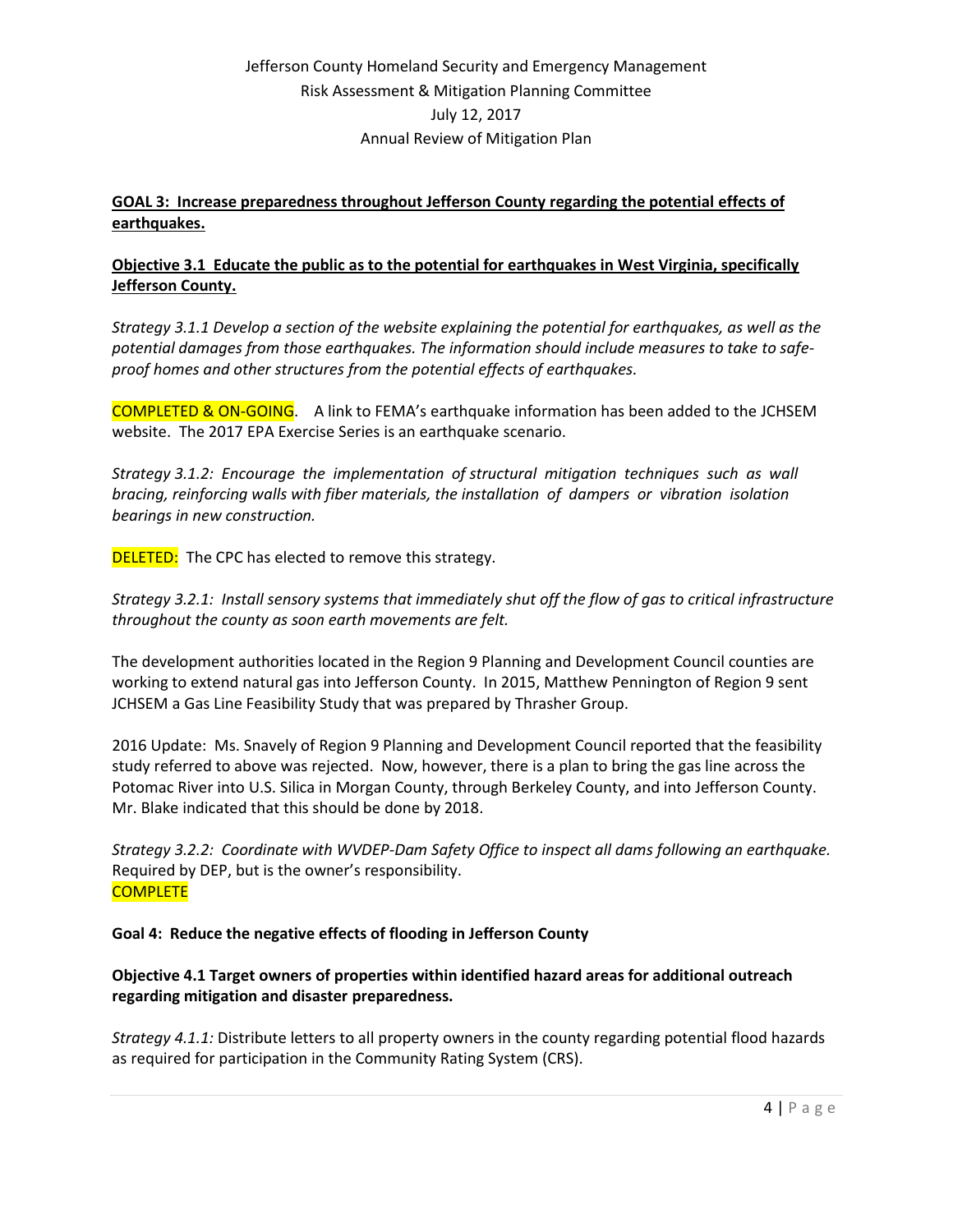COMPLETED AND ON-GOING. Completed yearly, the JCHSEM, as a part of their requirements for the CRS of the NFIP, mails letters of notice to residents within the floodplain on repetitive loss areas about property protection and flood insurance.

*2016 Update*: Mr. Allen reported that JCHSEM sent out over 500 letters to residents that live in or near a floodplain, including the properties that are repetitive loss properties, that gives them information about flood insurance, mitigation techniques, and contact information for floodplain permit information and ordinance information. Ms. Miller said that this is a part of the Community Rating System of the National Flood Insurance Program that the County is involved in.

*Strategy 4.1.2:* Continue to hold local courses on National Flood Insurance Program (NFIP) for realtors, bankers, and insurers.

COMPLETED AND ON-GOING: Held as often as the courses are available, Insurance Services Office (ISO) comes to the community, as requested and paid for by the County to teach courses about the NFIP to Insurance Agencies, Real Estate Agents and Banking institutions.

### **Objective 4.2 Evaluate and update existing floodplain ordinances to meet or exceed the NFIP Standards.**

*Strategy 4.2.1:* Work with the municipalities to update all floodplain ordinances adopted prior to 1987.

COMPLETED. The county's new ordinance is being used as the model ordinance for the state. It was reported that new ordinances were adopted December 18, 2009 by the Jefferson County Commission, as well as, all municipalities.

WVDHSEM's NFIP department, Richard reported that Bolivar updated—(exact date was not on the form), 2010; Charles Town, updated 12/18/09; Harpers Ferry, updated 12/18/09; Shepherdstown, updated 12/18/09; Ranson, updated 12/18/09.

### **Objective 4.3: Improve the enforcement of existing floodplain regulations.**

*Strategy 4.3.1:* Provide additional training to county and municipal development officials on NFIP requirements.

COMPLETED AND ON-GOING: A workshop for local officials was held in January, 2011, all County and Municipalities in Jefferson and the Eastern Panhandle were invited. A meeting was also held in January of 2010 regarding new digital maps on FEMA's website. A Risk Map Meeting was held In June, 2012, attended by JCHSEM, Engineering Department, Planning Department, municipal representatives, as well as FEMA.

The State of WV now has state code requiring floodplain managers to have a certain number of training hours each year.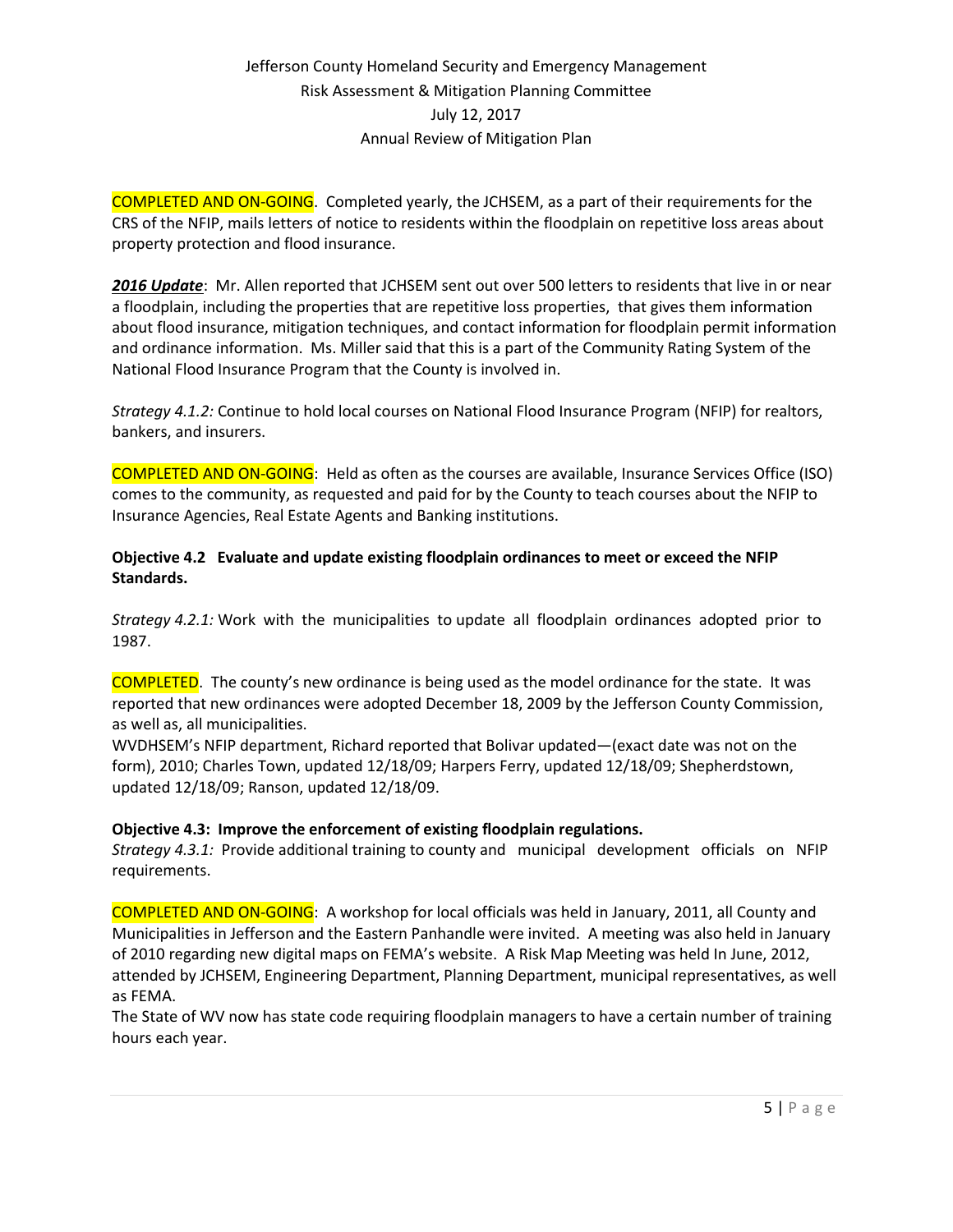*Strategy 4.3.2: Initiate storm water management projects that tie into the Chesapeake Bay Watershed initiatives.*

*Regulations require water quality regulations. Strengthen for a 1 inch capture to slow runoff down. Matt Pennington reported others in Harpers Ferry, Ranson, Charles Town, and Shepherdstown. Will do Phase 2, which is a 1 inch capture.* 

*Fairfax Blvd, green infrastructure. A few great programs involved-Cacapon Institute can increase trees with their CTREES program. Matthew Pennington of Region 9 Planning and Development Council has offered the following update to this project:*

*Please find the link to all completed CTREE tree plantings.* 

*<http://cacaponinstitute.org/Forestry/CTreeProjects.htm>*

*Please see the link to the current CTREE projects:* 

*[http://cacaponinstitute.org/Forestry/CTree\\_Current\\_Projects.htm](http://cacaponinstitute.org/Forestry/CTree_Current_Projects.htm)*

*The Region 9 Coordinator provides technical and hands-on support to the CTREE Program to Jefferson County and the Region. Region 9 will continue to engage local communities on the program. Fall 2014 and Spring 2015, the Region 9 Coordinator assisted the Deerfield Village Community on two CTREE planting events.*

Fall 2015, the City of Charles Town and the Leetown Chapter of the Izaak Walton League planted a mix of *24 shade, flowering, and evergreen trees along the Craighill Walking Trail in Charles Town. Fall 2015, Page Jackson Elementary School planted a mix of 24 shade trees along the walking trails at their school in Charles Town.*

*Ms. Miller said that Bill Polk, County Maintenance Director gave a report about planting trees in some of the open areas of County Property, including the Hunter House picnic area, and some of the Parks and Recreation areas. Ms. Brockman also reported that Mr. Fagan in GIS has also worked with Tanner Haid of the Cacapon Institute to identify places for tree plantings. Matt Pennington reported in 2016 that the tree program is continuing. Todd Wilt reported that Charles Town Parks & Recreation did tree planting last year and is planning to plant additional kits at Jefferson Memorial Park. Andy Blake said that trees are a part of the Fairfax Street expansion in Ranson. Additionally, Matt Pennington reported that the following communities voluntarily, yet formally, adopted ordinances that include a 1" capture requirement. Completing objectives identified in the Chesapeake Bay Watershed Implementation Plan: page. 50-52:*

*Harpers Ferry – Effective 2/1/15. Charles Town – Effective 8/3/15 Shepherdstown – Approved 5/10/16*

Objective 4.4: Ensure that flood Insurance Policies remain affordable through county and municipal government programs.

*Strategy 4.4.1:* Support Jefferson County's efforts to continue the CRS program.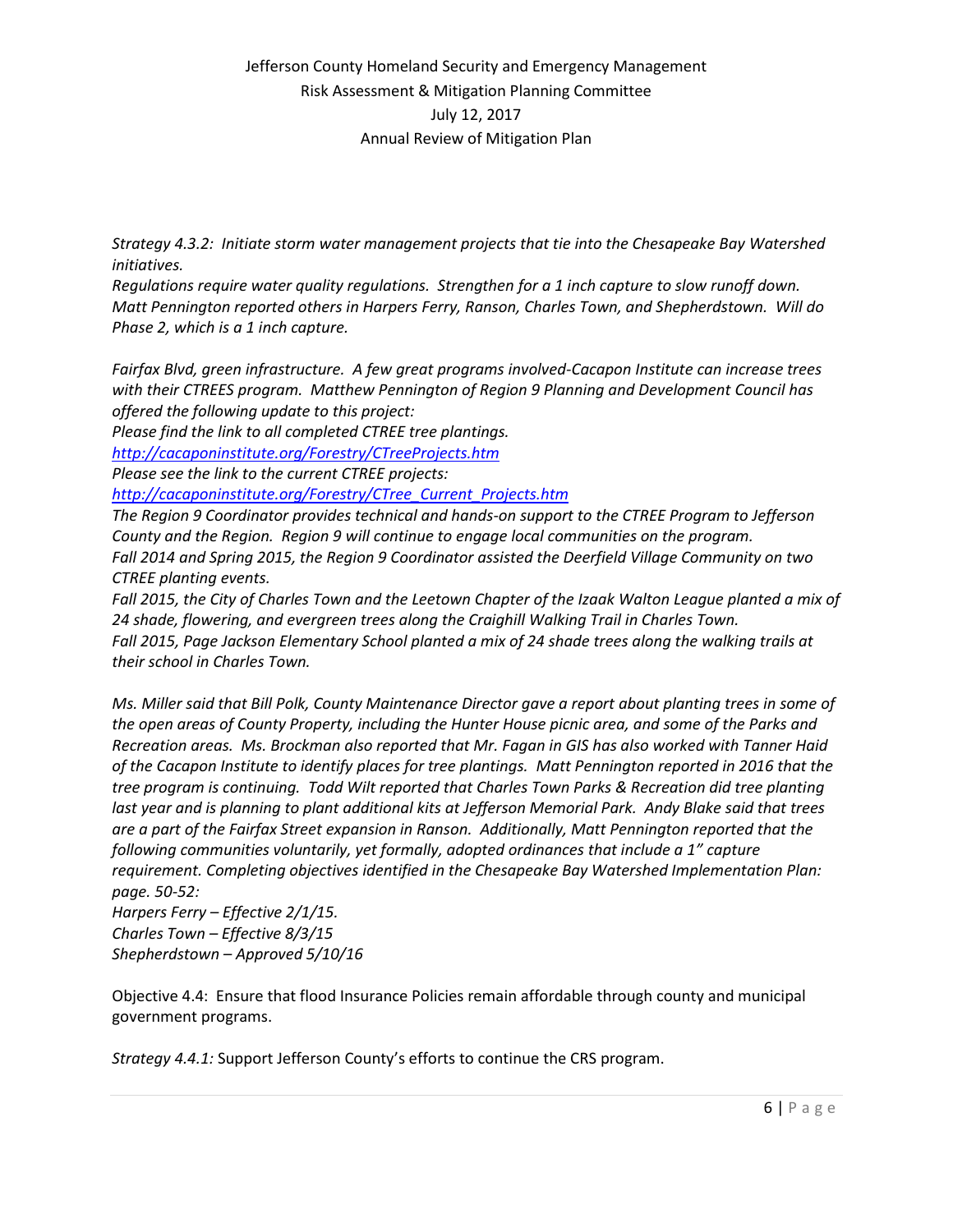COMPLETED AND ON-GOING. Jefferson County submitted an application to enter the CRS Program in 2005. A letter was received, stating the County was being recommended to FEMA for entry into the program in 2006. County has been named a CRS Community as a Class 9. The Governor presented the County Commission with a plaque in the Spring of 2012 as a Class 8 CRS Community. In early 2017, Jefferson County was named as a Class 6 CRS Community.

*Strategy 4.4.2: Provide training to municipalities on the CRS program and encourage them to participate.* 

COMPLETED AND ON-GOING. Jefferson County has been upgraded to a Class 8 Community, for a 10% reduction to flood insurance premiums. CRS was covered in a workshop that was held in January, 2011. Region 9 staff is working with municipalities to encourage them to become involved with the program.

*Strategy 4.4.3:* Obtain updated information on the number of NFIP policyholders in Jefferson County And its municipalities.

**ON-GOING** This information is received yearly from the WV Division of Homeland Security and Emergency Management's Mitigation Recovery Branch. The report (AW-242 Form) is generated by the WVDHSEM.

*Strategy 4.4.4: Coordinate with the USGS on the installation of river gauges in the Potomac River near Shepherdstown.*

USGS gauge was returned to the Potomac River in 2016! **COMPLETE** 

Objective 4.5: Identify all repetitive loss structures throughout the County.

Strategy 4.5.1: Collect updated information of the number and location of all repetitive loss properties throughout the county and the municipalities.

COMPLETED AND ON-GOING. Conducted yearly. An updated list repetitive loss properties was obtained from ISO (Insurance Services Office) for properties located in the unincorporated areas of the County: ISO operates the National Flood Insurance Program for FEMA. There are 20 properties identified as repetitive loss properties. Of these, two properties cannot be identified by their descriptions, one no longer has a structure on the property as it was destroyed in the last flood, four owners were offered mitigation, but were not interested, three are not primary residences, three were acquired under HMGP #DR-1168 and are now managed as open space, one was elevated to the Base Flood Elevation (BFE) under HMGP #DR-1168, one owner has shown no interest in mitigation efforts, another was elevated to the BFE, paid for by the property owner. The remaining properties are mostly second homes, the rest could be candidates for mitigation if the property owners are interested and if funding is available. Staff of JCHSEM visits each repetitive loss property to map them, take pictures, and gather additional information. Additionally, staff confirms open space compliance during these visits.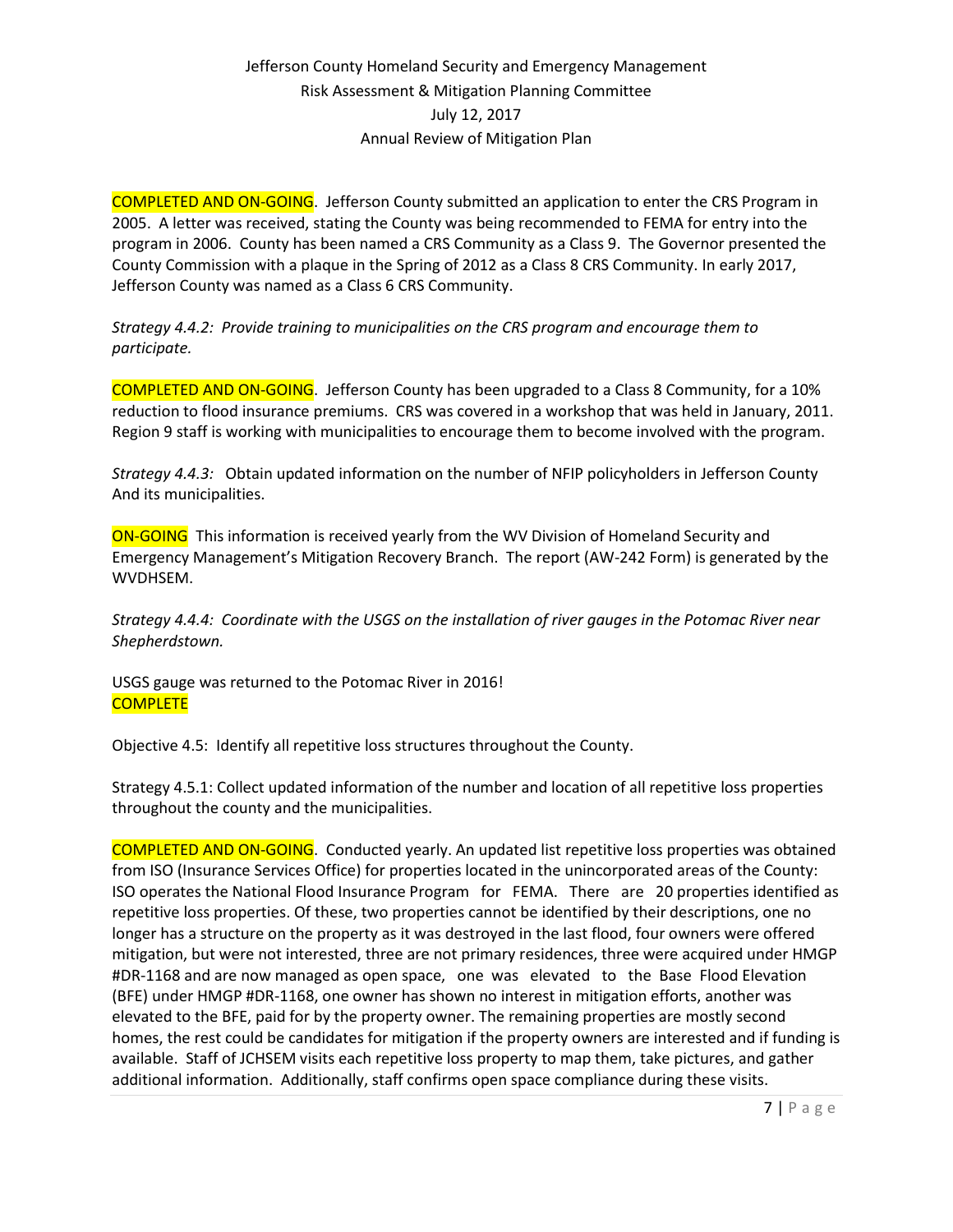#### Last completed in June, 2017

*Strategy 4.5.2:* Develop a database of information on all repetitive loss properties including maps.

Completed. This project has been completed by the Jefferson County GIS/Addressing Office with information given to them by JCHSEM staff.

*Strategy 4.5.3:* Identify owners of repetitive loss properties who are interested in participating in future property acquisition and relocation projects.

HMGP funds could become available statewide for mitigation projects after each Federally-declared disaster. Properties would need to meet FEMA Cos/Benefit Ratio, and the owner would need to request mitigation. All considered projects must be approved by WVDHSEM, FEMA, and the local jurisdiction. New projects will need to be considered through the Engineering Department. One additional property was mitigation in 2011, the property was returned to its natural condition and will be managed as open space.

The state prefers to not do buy outs. They would rather elevate, relocate.

#### **Objective 4.6 Update flood hazard mapping.**

*Strategy 4.6.1:* Work with FEMA and WVDHSEM on the Map Modernization Program to improve FIRMS. COMPLETED AND ON-GOING. FEMA mapping has been completed. The Map Modernization Program as been replaced with the RiskMAP program at FEMA. This program provides communities with flood information and tools they can use to enhance their mitigation plans and better protect their citizens GIS Director, Todd Fagan spoke about having 3 CFMs in the County. 2015 Update: Jefferson County is a part of the Conocheague/Opequon Watershed Group with FEMA. Their next meeting is in early winter. Sandee Niles also discussed the NWS Hydrology Meeting that she attended recently in Sterling and that there are some updates that will be happening in the future. They also reported that USGS will be putting the gage back in on the Potomac in 2016. This gage is used for river forecasting.

Objective 4.7: Assess vulnerability of transportation systems and assets located in hazard areas.

*Strategy 4.7.1:* Work with WV Division of Highways to identify areas of frequent roadways flooding and develop mitigation strategies.

#### COMPLETE.

**GOAL 5: Take measures to lessen the probability and severity of hazardous materials incidents in Jefferson County and the Cities of Charles Town and Ranson.**

**Objective 5.1 Conduct a Hazardous Materials Survey or Commodity Flow Study to better**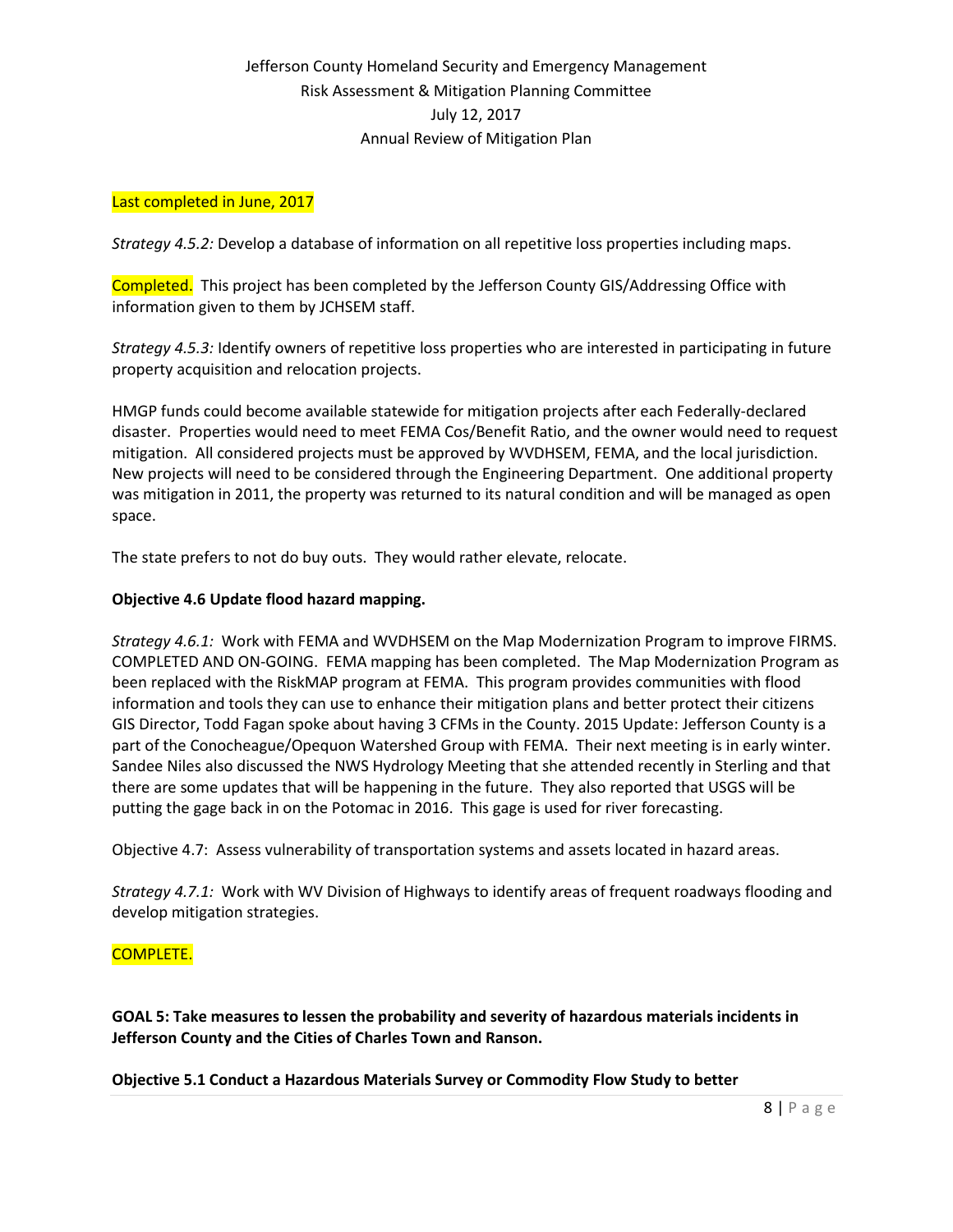#### **Understand the nature and extent of hazardous materials risks throughout the county.**

*Strategy 5.1.1:* Apply for Hazardous Materials Emergency Preparedness (HMEP) grant from WVSERC to finance the development of a Commodity Flow Study to determine what hazardous materials are used, stored, and shipped through the county.

#### COMPLETED/on-going

The Jefferson County LEPC conducted a countywide Commodity Flow Study in 2007 to identify all hazardous materials that are either stored or traveling through the county and its municipalities. That plan was updated in 2012 and was shared with the emergency responder community. A new Hazardous Materials Response Plan was developed and exercised by the LEPC in 2013.

Jefferson County LEPC's project for 2016 was a revised Commodity Flow Study that included commodities by both highway and rail. The 2017 LEPC projects are to look at propane traveling through by rail and a hazardous waste commodity flow study.

*Strategy 5.1.2:* Identify strategies to mitigate risks from the transportation and/or storage of hazardous materials in Jefferson County and the City of Ranson.

COMPLETED. The Jefferson County LEPC conducted a commodity flow study in 2007. Using the results of the study, the LEPC decided to develop a Propane Risk Assessment, which was completed in 2008 and 2009. The Commodity Flow Study was updated in 2012 and again in 2016. A new Hazardous Materials Response Plan was developed and exercised by the LEPC in 2013.

#### **Objective 5.2 Increase public safety and awareness with regards to hazardous materials incidents.**

*Strategy 5.2.1:* Increase education and awareness about shelter-in-place opportunities. Jefferson County LEPC to develop and deliver information to all county residents through community groups and/or Publications, information on how to shelter in place and when it is appropriate to do so.

COMPLETED AND ON-GOING. The Jefferson County Board of Education has developed a School Crisis Plan for man-made or acts of God disaster events. Two new sections have been added to the Plan-Terrorism and Sheltering in Place. Additionally, they are training school personnel about sheltering in place and have ordered supplies to keep in the schools for such emergencies. An exercise for shelter in place is being held when the teachers and students get back to school in August. Exercises were held at the schools each year.

*Strategy 5.2.1: Consider the installation of a Dynamic Message Board on the new section of Route 9.* COMPLETED. 2 Dynamic Message Boards have been installed. One is on Rt. 9; the other on Rt. 340.

Strategy 5.2.3: Install Uninterruptible Power Supply (UPS) systems on traffic signals.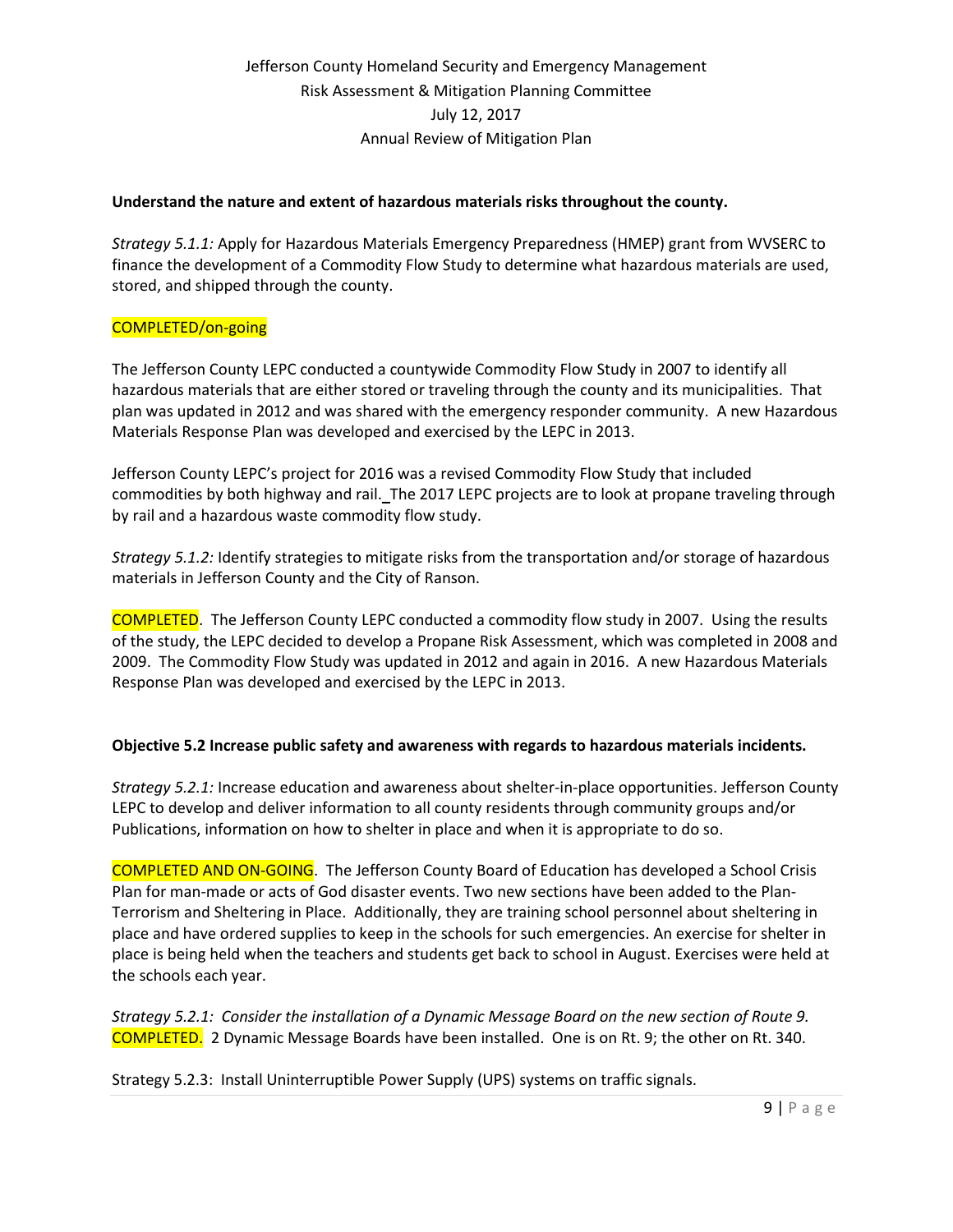### *Mr. Wilt of Charles Town reported that they do not have these on any of their devices. They use portable stop signs if the lights are going to be out for a given period of time.*

### **Objective 5.3 Ensure adequate training and resources for emergency organizations and personnel.**

*Strategy 5.3.1:* Teach Community Emergency Response Team (CERT) classes in Jefferson County.

#### COMPLETED AND ON-GOING:

Ms. Miller indicated that RESA offers many classes for local Emergency Responders and advertises them on their site. Additionally, each Homeland Security Region maintains their own training calendar. WVDHSEM maintains a calendar of the trainings that they offer, and WVDMAPS maintains the state's CourseMill program that includes an entire series on Floodplain Management Courses.

#### **Goal 6: Protect Jefferson County's population and critical assets from Landslides.**

#### **Objective 6.1 Enact ordinances to limit development in areas prone to landslide.**

Strategy 6.1.1: Develop ordinances requiring logging companies to clean and replant areas that they log. The ordinance should include the amount of replanting that is expected.

The Director of Planning and Zoning reported that there is a buffer requirement. Also there is an RFQ for stormwater management with the Chesapeake Bay requirements. This is covered in the Subdivision Ordinances. Division of Forestry regulates logging.

2016 Update: Submitted by Jennifer Brockman, Jefferson County Planning Department. Sec. 20.302 Subdivision Plat General Review Standards4

A. General. This section sets forth the design review criteria and the body charged with making the determination. Stormwater Management Plans may be required for inclusion based upon applicability standards defined in the Jefferson County Stormwater Management Ordinance. In conducting a review, the staff shall make a report and recommendations on design, and the Planning Commission shall make a decision, based on the following:

B. Natural Resources. The subdivision plat works with the natural conditions of the property so as to minimize destruction of the natural resources (including but not limited to floodplains, hillsides, wetland, sinkholes; See environmental protection standards in the Zoning Ordinance). The subdivision plat protects the site's natural resources as required by the Zoning Ordinance and these Regulations.

- 1. The staff shall advise whether the minimum standards are met.
- 2. The Planning Commission may

a. Require adjustment to the lot and street layout to better achieve the level of protection by maintaining linked open space.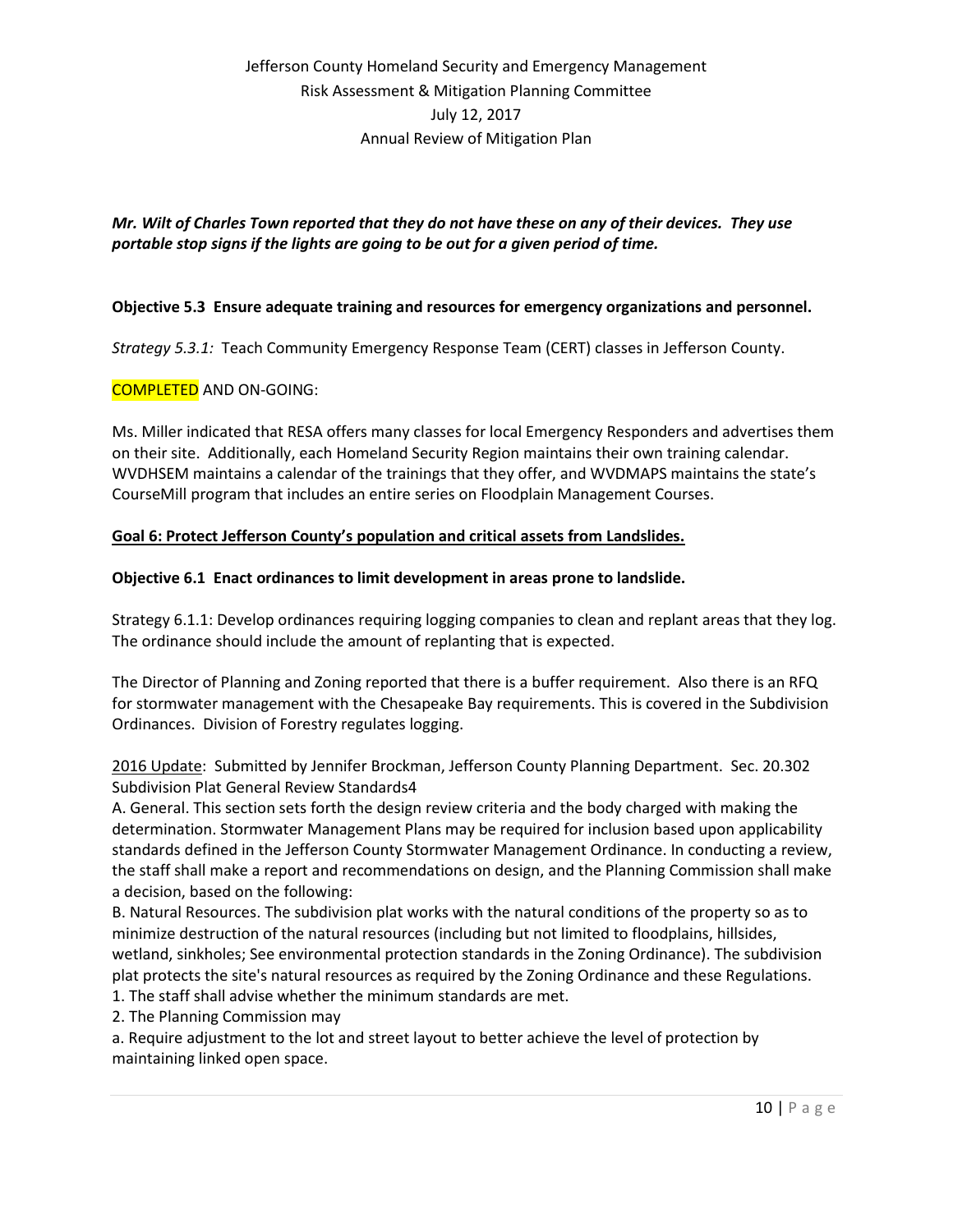b. Adjust the location of the open space to protect areas of the resource that are most valuable or of highest quality. The location may also be adjusted to protect water quality by better buffering streams or water bodies.

C. Determine if it is generally desirable that one on-site resource be protected at a greater level than another on-site resource due to the unique conditions of the property. The Planning Commission may recommend the developer seek a waiver of the resource protection standards in order to provide greater protection for the identified on-site resource.

### Sec. 20.303 Site Plan General Review Standards4

The site plan process occurs on existing lot(s) with no public roads being built but where private drives, circulation, and parking will be needed. Utility systems that the County will rely on to serve the new development and drainage are also required. Site plans create an area where people will live and work. Site plan review involves the technical and engineering aspects of the proposed site plan in order to ensure that a safe and efficient neighborhood is created. The design of the site is also important to ensure that the site plan achieves the intended results. This section sets forth the design review criteria and the body charged with making the determination Stormwater Management Plans may be required for inclusion based upon applicability standards defined in the Jefferson County Stormwater Management Ordinance. In conducting a review, the staff shall make a report and recommendations on design, and the Planning Commission shall make a decision, based on the following:

A. Natural Resources. The site plan works with the natural conditions of the property so as to minimize destruction of the natural resources and maximize the value of the lots for the developer and eventual residents or users. The site plan protects the site's natural resources as required by the Zoning Ordinance.

1. Staff shall advise whether the minimum standards are met.

2. The Planning Commission shall review:

a. The lot and internal circulation layout to better achieve the level of protection by maintaining linked open space.

b. Adjust the location of the open space or landscaped surface area to protect areas of the resource that are most valuable or of highest quality. The location may also be adjusted to protect water quality by better buffering streams or water bodies.

c. If it is generally desirable that one on-site resource be protected at a greater level than another onsite resource due to the unique conditions of the property, the Planning Commission may recommend the developer seek a waiver of the resource protection standards in order to provide greater protection for the identified on-site resource.

#### Sec. 22.504 Protection of Resources

The protection of natural resources shall comply with all environmental protection requirements in the Zoning Ordinance and these Regulations. Before construction begins, these areas shall be protected from siltation. Staff shall inspect the proposed means of protection prior to permitting the construction to proceed.

A. Hillside Development.

1. General. This section applies to all lands east of the Shenandoah River and all lands in natural conditions within 1000 feet of the Potomac and Shenandoah Rivers and Opequon Creek.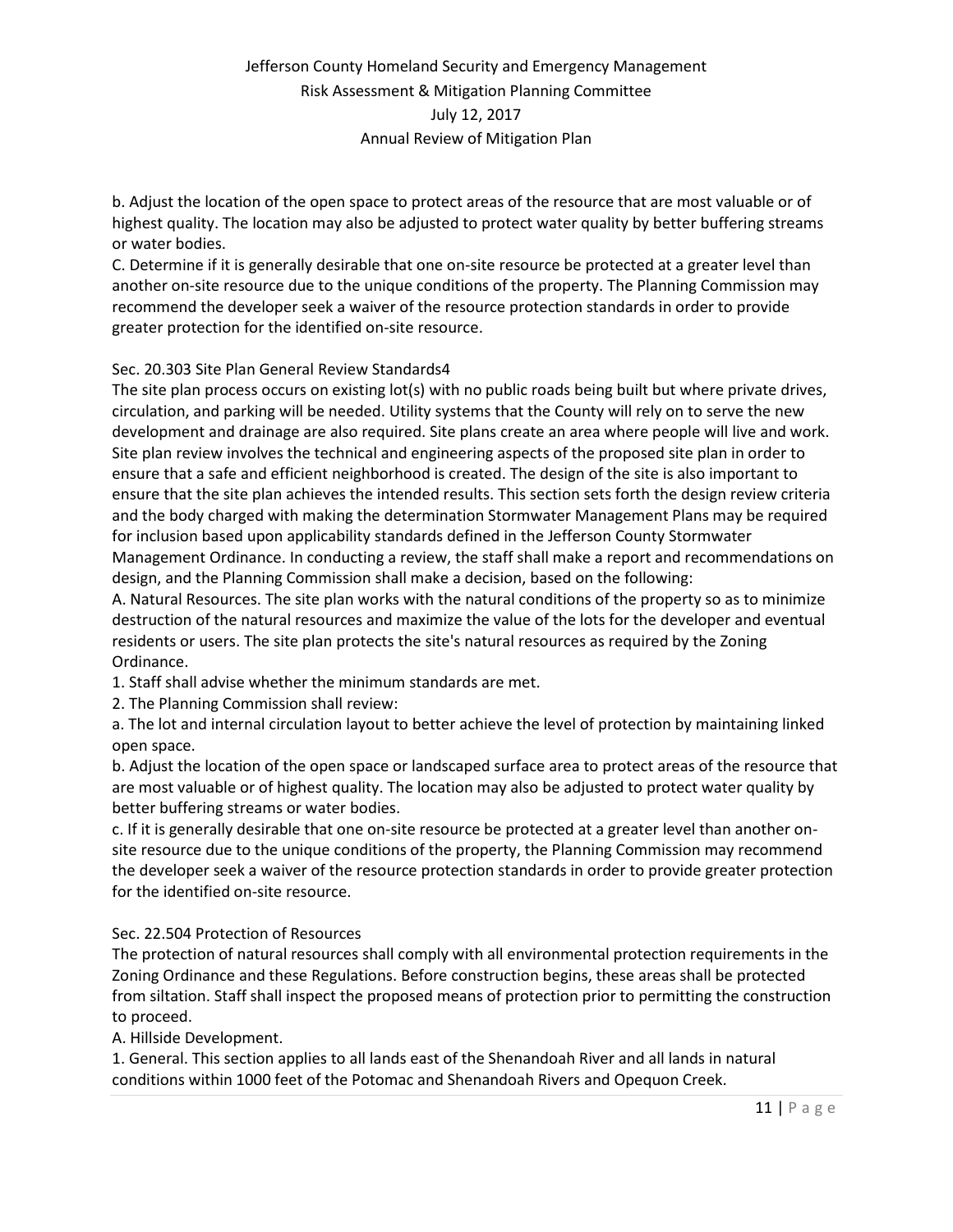Hillsides with slopes of 10 percent or more are sensitive areas which are frequently not able to tolerate subdivision development as it is practiced on flatter land. The instability of such areas requires careful planning and design before development takes place. Natural slopes, trees, rock formations, and other features such as views can best be preserved if subdivision development is allowed to be flexible and creative. In general, the integrity and durability of a hillside is inversely related to the amount of construction activity (particularly earthwork) that takes place on the hillside.

2. Principles and Guidelines. Hillside subdivision proposals will be reviewed and considered on an individual, independent basis. The natural features of each hillside will determine final subdivision design configuration. The most informal development, consistent with principles of good access, proper drainage, and resource conservation, shall be considered.

Planning Commission review of hillside subdivision proposals shall be guided by the following considerations:

a. Minimize the alteration of natural terrain and the removal of topsoil and vegetative cover.

b. Allow flexibility in density, lot size, lot shape, and setback so that the more buildable areas of a hillside can be developed, and the less buildable areas left in a natural condition. Use of the cluster concept.

c. Consider narrow rights-of-way and roads (possibly one-way roads with convenient pull-offs) so that earthwork may be minimized.

d. Consider roadside parking bays.

e. Design and construct roads that are parallel to contour lines; preferably design and construct roads on ridges and in valleys to minimize cuts and fill. Use retaining walls where possible to minimize cuts and fill.

f. Consider lot layouts which minimize on-site (on-lot) grading and earthwork for access, parking and building construction.

g. Design, engineer, and construct entrances to individual lots before lots are sold.

h. Select building sites and areas for the construction of septic system drainfields before lots are sold. i. Include provisions within deeds of sale that require property owners to protect the hillside, woodland, etc. from destruction.

In the event a parcel subject to the provisions of this section has been cleared of trees or otherwise had its natural terrain altered beyond the percentages permitted in Table 22.504, no subdivision will be permitted until the original terrain has been restored and stabilized with healthy vegetation or until a period of five years has passed from the date that said alterations were documented and identified by the Planning Commission.

3. Natural Areas. Hillside subdivision developments shall include the retention of land in a natural, undisturbed condition. The following table shall be used to determine the area of land that must be maintained in a substantially natural condition (no clearing, cutting, filling):

Table 22.504 Retention of Land in Hillside Development

Weighted Average Slope of Land Percent Percentage of Land To Be Maintained in a Natural Condition

| Less 10     | No land required |
|-------------|------------------|
| $10 - 14.9$ | 25%              |
| $15 - 19.9$ | 40%              |
| $20 - 24.9$ | 55%              |
| $25 - 29.9$ | 70%              |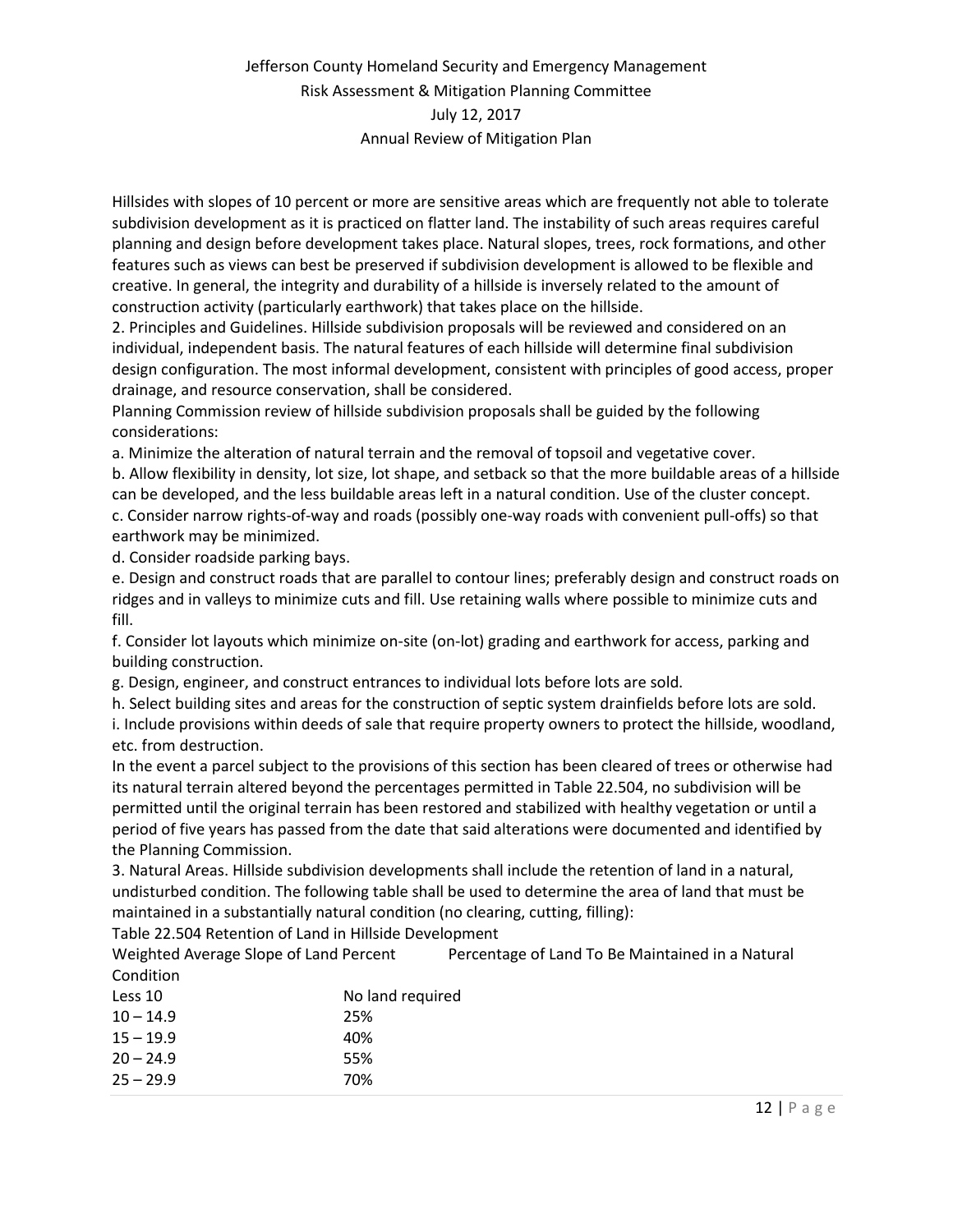| $30 - 34.9$ | 85% |
|-------------|-----|
| $35+$       | 100 |

The weighted average slope shall be determined using the grid cell method or other method as approved by the County Engineer. A grid of cells each scaled at 200' x 200' shall be placed over the subdivision topographic map. Within each cell the average slope shall be determined by measurement using the longest line that can be drawn perpendicular to topographic contour lines passing through the cell. Measured slopes for the grids will be averaged to obtain the mean. If grids vary in size, the averaging will include weighting based on grid sizes.

B. Riparian Buffer. A riparian buffer is a transition zone between water and upland environments to protect the aquatic environment from pollution and sedimentation. It is measured from the top of the bank of the stream, or the wetland boundary. If wetlands or hillsides abut or are within the riparian buffer in 1 to 4 below, then they shall be included even when the distance exceeds the buffer in 1 to 4 below. The buffer width is as follows:

1. Lakes and Ponds - 75 feet.

2. Ephemeral Streams with stream channels - 50 feet (100 feet when located in the Elk Run and Elk Branch watersheds).

3. Potomac River and Shenandoah Rivers – 300 feet (unless a greater standard is required by the Zoning Ordinance)

4. Opequon Creek and Perennial Streams - 100 feet.

5. Wetlands, Marl - 75 feet.

6. Wetlands, Farmed - 10 feet.

7. Wetlands - 50 feet.

8. Hillsides 15 to 25 percent - to the top of the slope where it falls below 15 percent or 400 feet, whichever is less.

9. Hillsides 25 percent or more - to the top of the slope where it falls below 15 percent or 600 feet, whichever is less.

This buffer may overlap the Hillside Development protection standards. Where conflicts with the Jefferson County Stormwater Management Ordinance exist, the requirements of this section shall take precedence.

#### **Objective 6.2 Provide information to the public on best methods to protect mountainous properties from landslides.**

*Strategy 6.2.1:* Develop and distribute educational materials concerning erosion and sediment control and slope stabilization to assets located in landslide prone areas, including the proper installation of erosion control blankets, turf reinforcement mats, silt fences, filter bags, channel dikes and dams and turbidity barriers.

ON-GOING: The Blue Ridge Watershed Coalition and the Elk Run Watershed Group have initiated this strategy. This issue is covered in the County's sub-division ordinance. The Watershed Coalition was set up at the Jefferson County Fair in Building #2 with quite a display with plenty of materials for educating the public.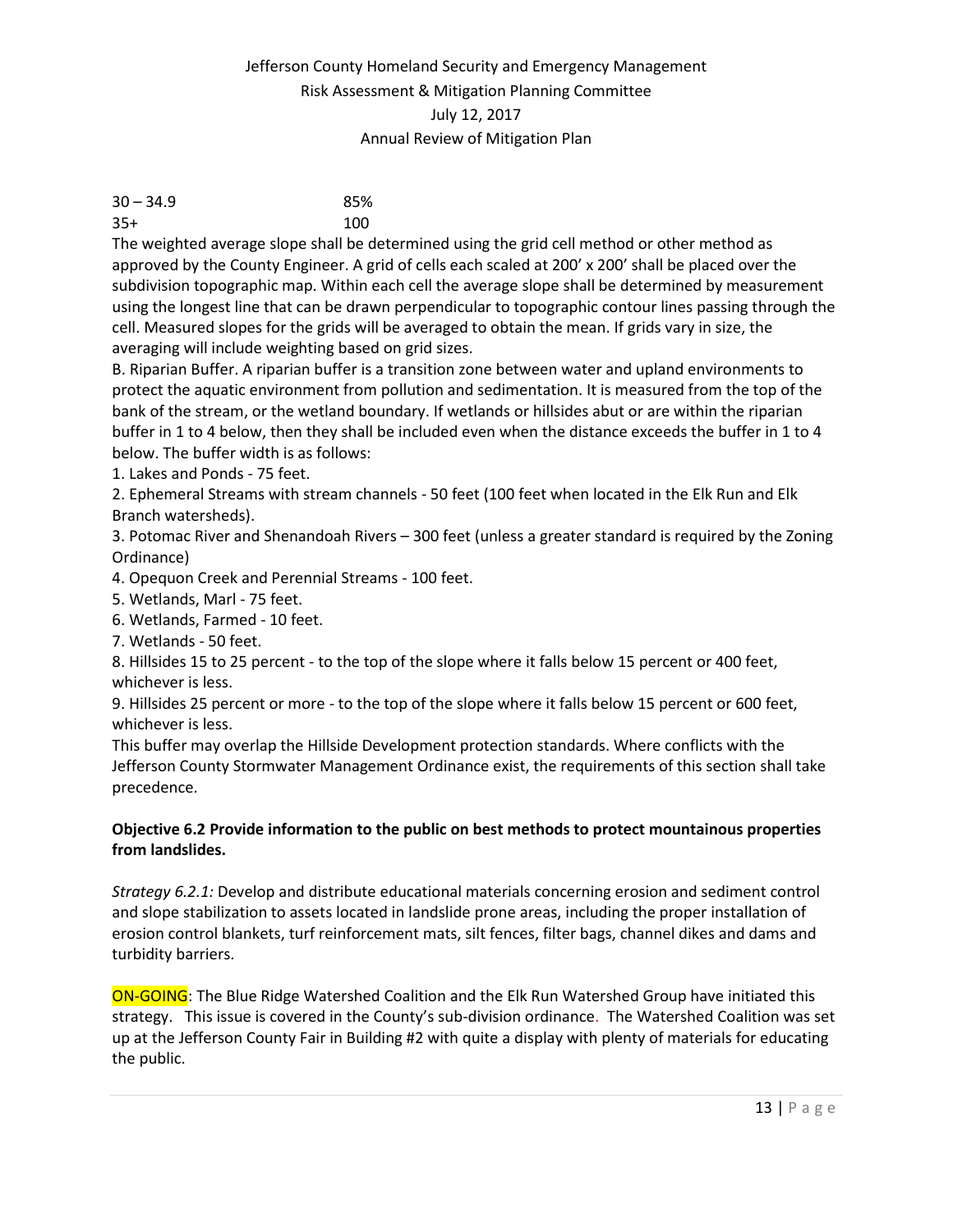*Strategy 6.3.1: Consider implementing open space designations in landslide prone areas, to keep those areas undeveloped.*

Objective 6.4: Consider developing vegetation placement and management plans.

Strategy 6.4.1: Consider planting various types of vegetation in landslide prone areas to increase soil stability through root length and strength and by absorbing precipitation.

Status: No progress, but it was noted at the annual meeting in 2014 that there are some funding opportunities through the Chesapeake Bay Program for this strategy. Most of these areas are in private ownership and the Chesapeake Bay money is only for public properties.

#### **Goal 7 Reduce the potential for damages as a result of Land Subsidence**

#### **Objective 7.1 Protect critical infrastructure.**

*Strategy 7.1.1:* Conduct a detailed vulnerability analysis on the county's infrastructure to see what losses could be incurred during a land subsidence event (in pertinent areas).

UNCHANGED: This strategy has not yet been initiated, as a funding source has not been identified.

*Strategy 7.1.2:* Establish a long-term monitoring program to track the occurrence and distribution of subsidence. Even if groundwater withdrawals were reduced to the level of estimated annual recharge in the near future, primary and residual subsidence would continue for 5 to 10 years.

**DELETED:** THE CPC has decided to delete this strategy.

Objective 7.2: Restrict future development in land subsidence prone areas.

*Strategy 7.2.1 Consider implementing open space designations in land subsidence prone areas, to keep those areas undeveloped.*

*If anyone submits a plat, that is something that should be identified on the plat.* Jennifer Brockman said that if you are submitting for new development, you have to show where floodplain and sinkholes, etc. as a part of the process.

Objective 7.3: Conduct Hydrological Monitoring in land subsidence prone areas.

Strategy 7.3.1: Develop a system to monitor groundwater levels in subsidence-prone areas, as groundwater levels directly influence karst topography, which may lead to sinkholes and subsidence issues.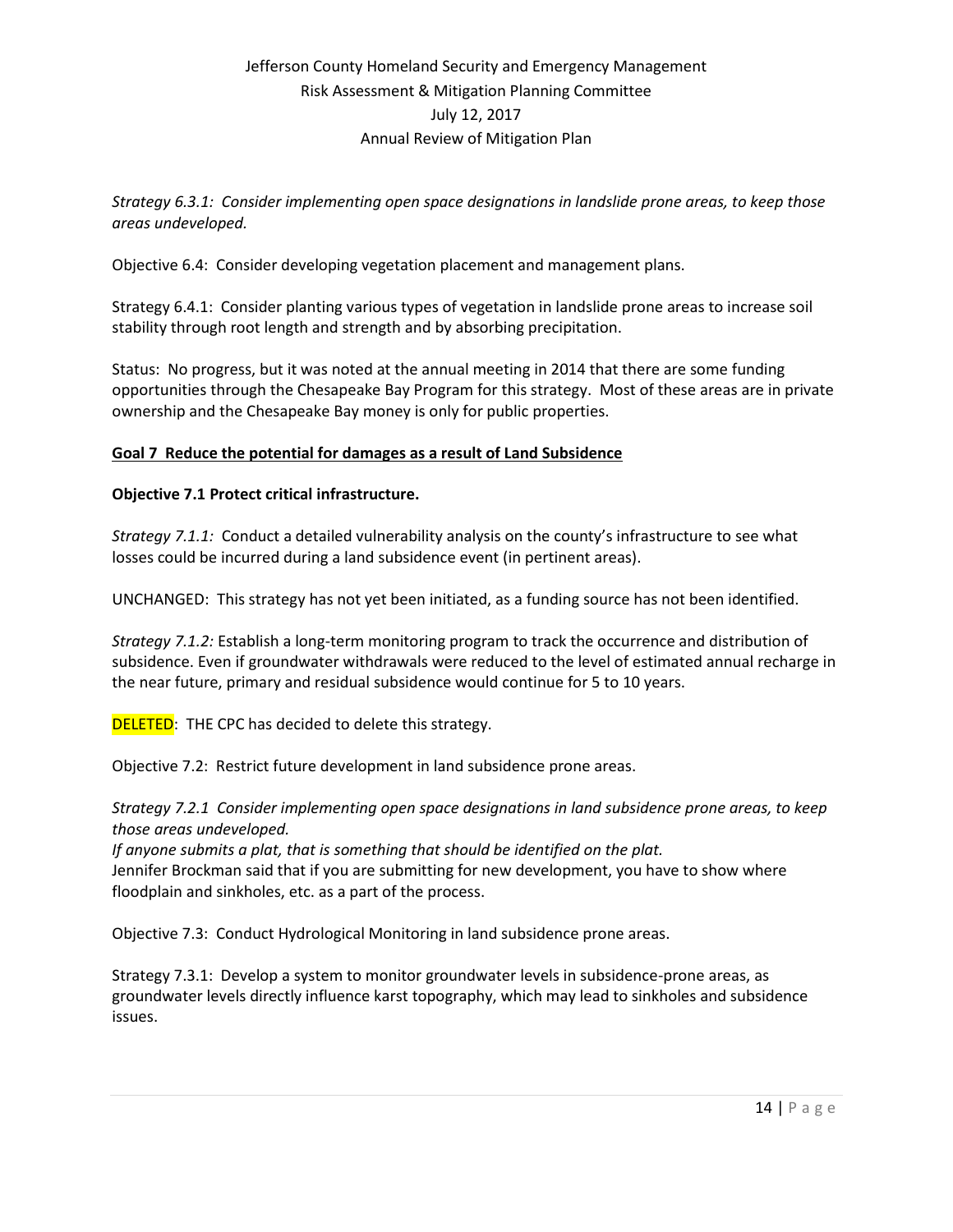#### **Goal 8 Reduce damages from severe thunderstorms and hail in Jefferson County.**

#### **Objective 8.1 Increase public awareness that a severe thunderstorm and/or hailstorm is imminent.**

*Strategy 8.1.1*: Coordinate with the National Weather Service (NWS) to warn residents of impending severe thunderstorm conditions.

COMPLETED AND ON-GOING. The National Weather Service has a new program called Weather Ready Nation. Weather radios and local media are used to warn resident. JCECC went live with a new Computer Aided Dispatch system in September, 2014. JCHSEM uses NIXLE as a service that residents can sign up to receive emergency alerts via email and/or text message.

*Strategy 8.1.2:* Encourage the use of NOAA Weather Radios among residents that continuously broadcast NWS forecasts and provide direct warnings to the public.

COMPLETED AND ON-GOING: Utilization of Weather Ready Nation and local media outlets. JCECC went live on a new CAD system and JCHSEM is utilizing NIXLE.

*Strategy 8.1.3:* Continue to conduct National Weather Service Storm Spotter classes.

COMPLETED AND ON-GOING: JCHSEM continues to sponsor storm spotter classes as often as the NWS can provide them. A Flood Storm Spotter Class was held in March, 2012. A Basic Storm Spotter Class was held in March of 2011, and a Winter Storm Spotter Class was held in November 2010. The was a Basic class held in February, 2014, and a Flood Class held in September, 2015.

*Strategy 8.1.4:* Ensure that surge protection, such as surge protectors and grounding, has been Installed on all critical electronic equipment owned by county government.

COMPLETED: Surge protection has been installed. The County also added a generator onto the Mason Building, where their server and the back-up EOC is located.

#### **Objective 8.2 Decrease the probability of utility failures as a direct result of severe thunderstorms.**

*Strategy 8.2.1:* Coordinate with the power company to periodically trim trees near power lines to prevent limb breakage and power failures.

ON-GOING. The power company continues to make efforts to clear right of ways.

Objective 8:3: Minimize damage to public and private structures as a result of hailstorms.

*Strategy 8.3.1: Encourage the use of laminated glass in window panes during all new construction.*

ON-GOING during new construction.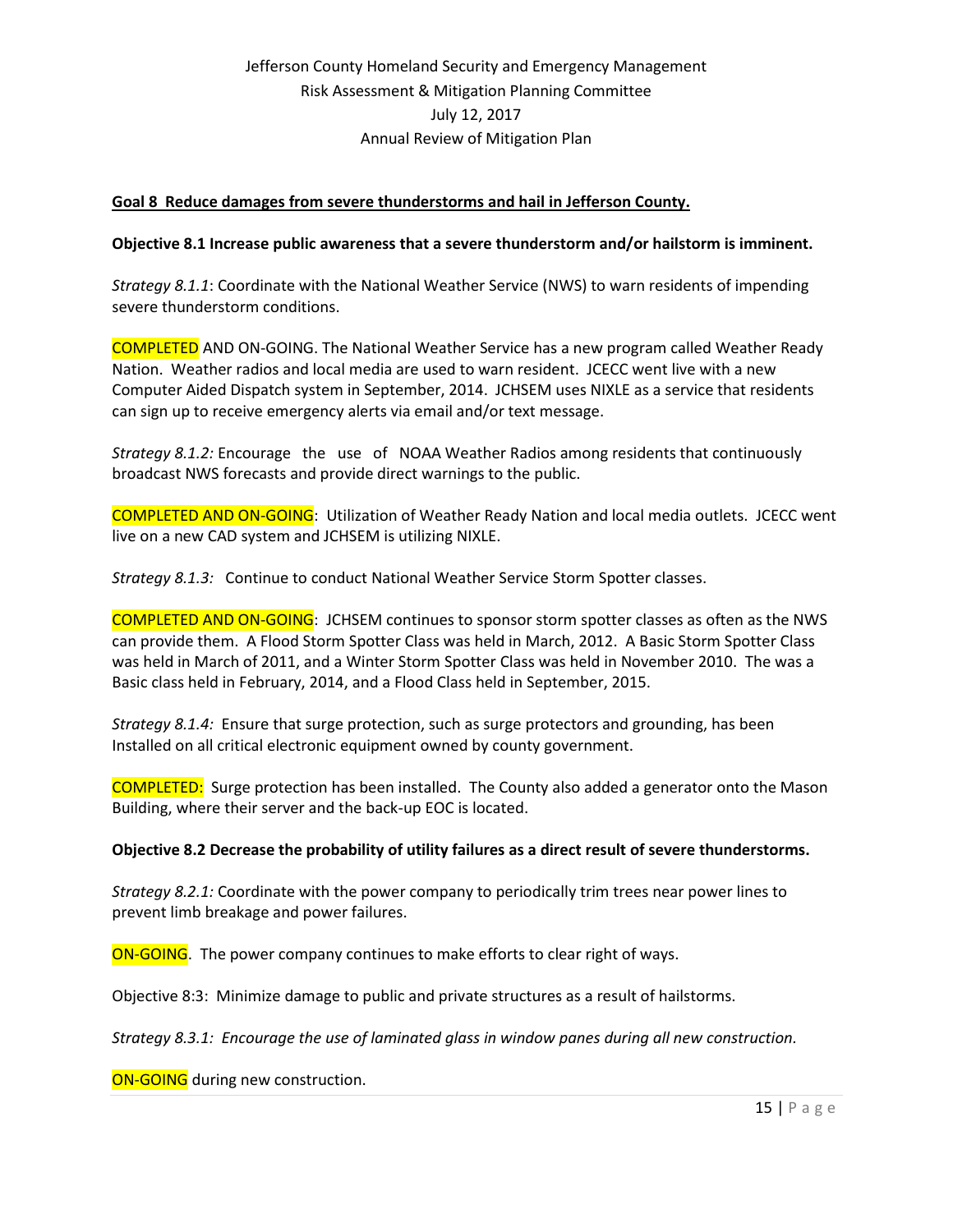#### **Goal 9: Reduce damage from severe wind and tornadoes in Jefferson County**

#### **Objective 9.1 Increase public awareness that severe wind and tornadoes are imminent.**

*Strategy 9.1.1: Coordinate with the National Weather Service (NWS) to warn residents of impending severe winds and possible tornado conditions.*

COMPLETE AND ON-GOING: Jefferson County utilizes the NWS, NOAA, EAS, Nixle, Facebook, and Twitter to warn local residents.

*Strategy 9.1.2: Conduct upgrades on the Sheriff's Mobile Command Center vehicle.*

COMPLETE AND ON-GOING: Radio consoles and other equipment have been installed. A new roof was put on the vehicle in 2015. It is equipped with CAD, radios, and has dispatching capabilities. It will soon have a cache of SIRN radio batteries in it so that deputies can change out their radio batteries as needed.

Objective 9.2: Minimize future damage from severe wind or tornadoes throughout Jefferson County by increasing control over construction activities.

*Strategy 9.2.1: Reduce the risk of mobile home damage by suggesting the use of tie-downs with ground anchors appropriate for the soil type.*

COMPLETE AND ON-GOING: Current building codes require tie downs for mobile homes.

Objective 9.3: Evaluate existing shelters to determine adequacy for current and future populations.

*Strategy 9.3.1: Ensure that all shelters have adequate emergency power resources. Churches and other facilities that may be used as shelters should consider installing backup generators.*

ON-GOING: The local chapter of the ARC and the Schools no longer have MOUs in place for the use of shelters. JCHSEM has MOUs in place with the School system for uses identified by the Emergency Manager. The ARC will be using churches as shelters as much as possible. There is a need to complete Prime Power Surveys for all ARC shelter facilities. It was reported that Prime Power Surveys have been completed on county schools. The Jefferson County Health Department has Point of Dispensing (POD) sites located throughout the county.

*Strategy 9.3.2: Establish a protocol for the sharing of annual shelter survey information between the Local Red Cross Chapter and the JCHSEM.*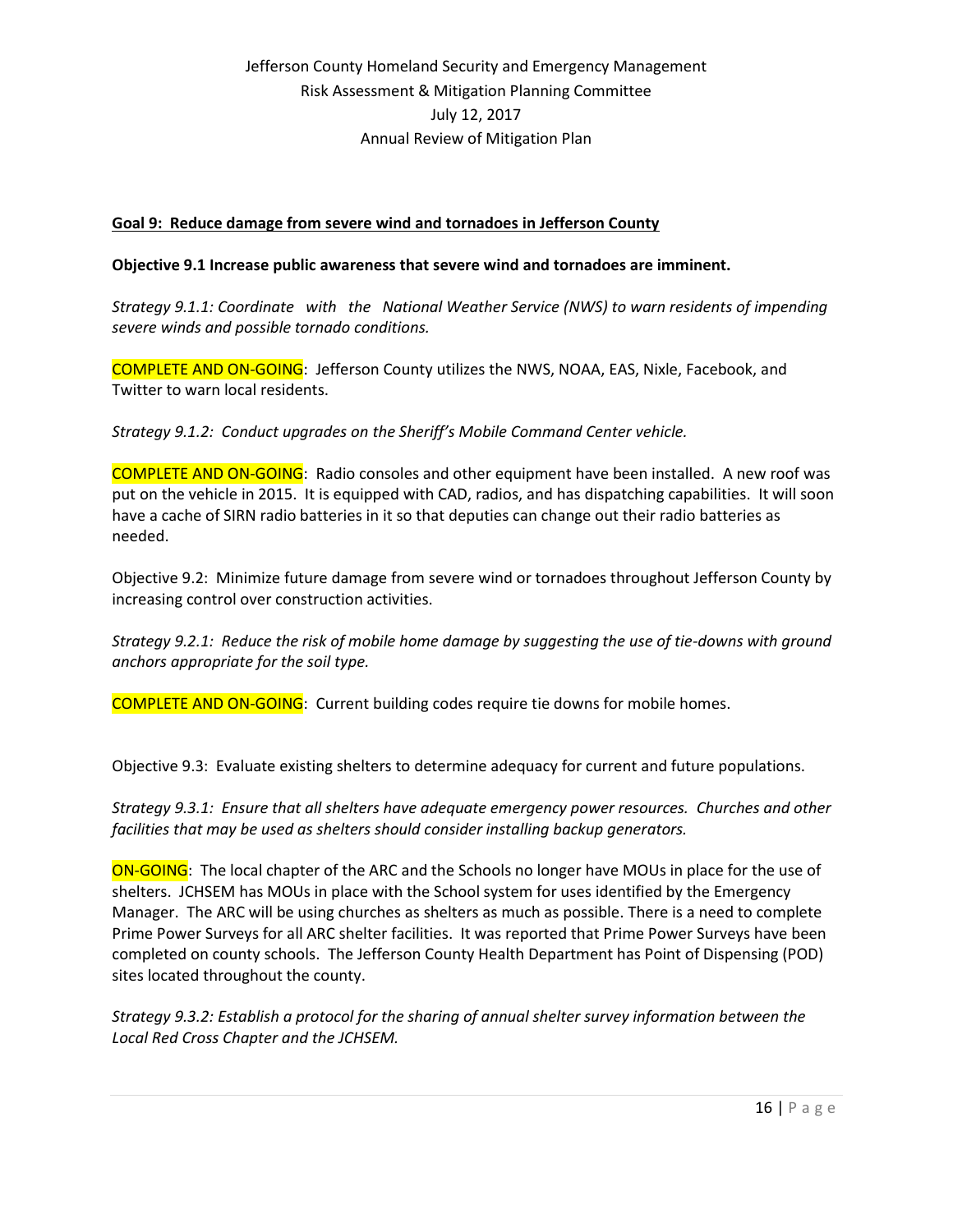The American Red Cross maintains information on the site of each approved shelter. They also have information on how many people can be housed or fed at the site and availability of back-up power resources/available there. They are prepared to meet with the JCHSEM on an annual basis, if requested

### **Goal 10 Reduce the effects of severe winter storms in Jefferson County.**

Objective 10.1: Minimize future damage from severe winter storms throughout Jefferson County by increasing response capabilities.

Strategy 10.1.1: Coordinate with local private contractors to develop mutual aid agreements for emergency snow removal, also develop a Debris Management Plan that can be implemented following a disaster occurrence.

Status: **COMPLETED & ON-GOING** During the December 2010 snowstorm, the EOC was able to gather a good list of private local contracts that were willing to move snow, no official MOUs are in place. These resources have also been added to the Jefferson County Resource Database. MOUs are the responsibility of each government (County or municipality), various agencies and private businesses.

Objective 10.2: Educate the general public on proper procedures to take to prepare for a winter storm.

Strategy 10.2.1: Develop a part of the website that describes the proper procedures to take to safeguard against and prepare for winter storms.

Status: COMPLETED & ON-GOING Jefferson County included weather related preparedness brochures as well as Business Continuity Planning information in their display at the 2003-2016 Jefferson County Fairs and other public events. Information included the FEMA Business Disaster Planning Guide, a booklet that was prepared for the Business Continuity Planning Workshops locally and information from the Institute for Business and Home Safety.

Strategy 10.2.2: Work with WVDHSEM and FEMA to develop a long term recovery plan.

Status: NEW STRATEGY 2015 Update: There is still no state plan or standards have been developed by the state.

Objective 10.3: Ensure a backup power supply for major agricultural producers and dairies.

Strategy 10.3.1: Encourage agricultural producers and dairies to plan for power outages and install backup power supplies. Conduct an assessment of the applicability of renewable energy sources as a potential backup power supply.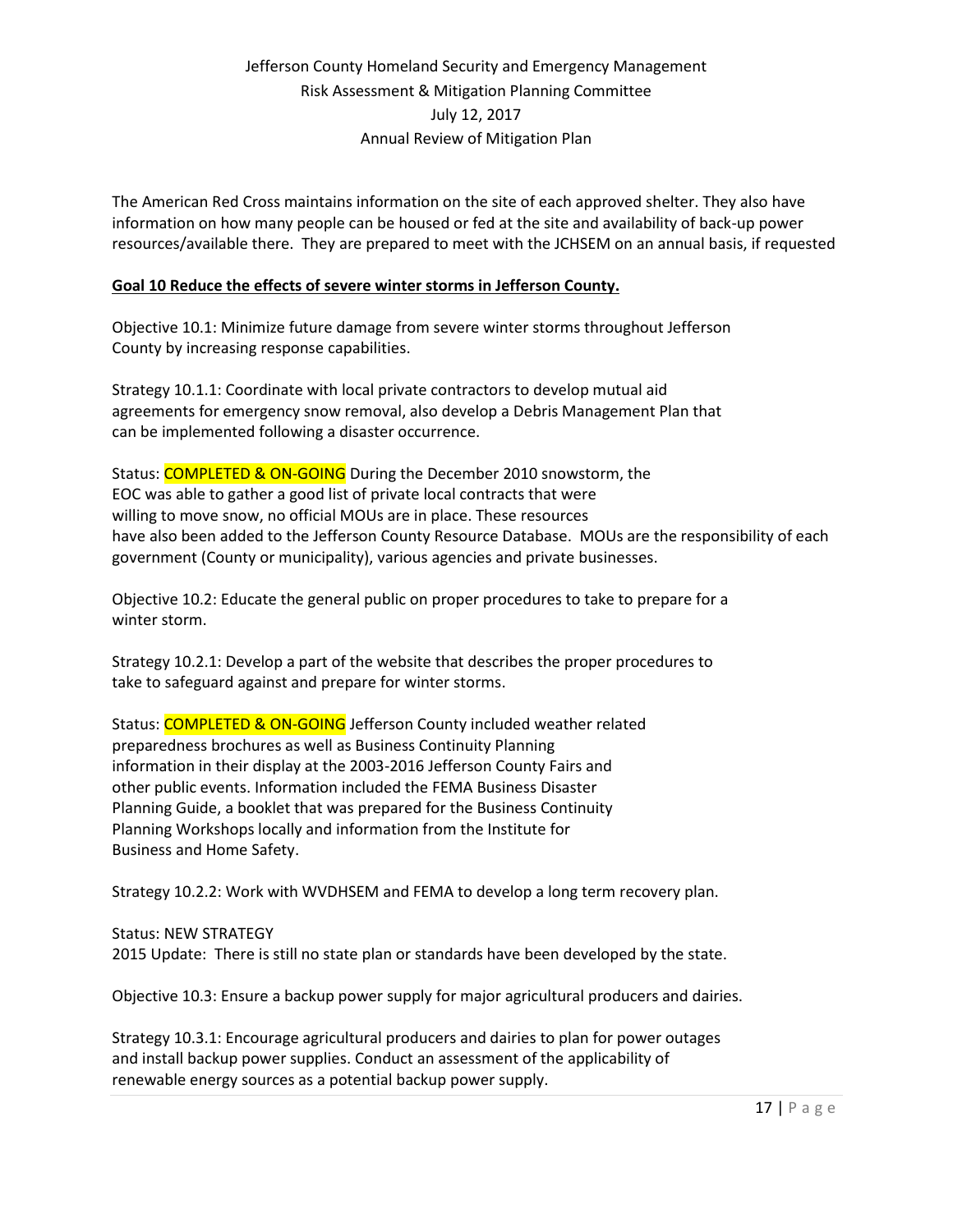Status: NEW STRATEGY, no updates.

Strategy 10.3.2: Pre-wire critical facilities for generators, and provide backup generators for fire departments that do not yet have them.

Status: All Fire Departments and the ESA, now have generators.

Strategy 10.3.3: Conduct prime power surveys for all critical infrastructure.

Status: 61 completed, the rest are on-going.

Goal 11: Protect the general public in Jefferson County from potential biological, chemical, or Weapons of Mass Destruction (WMD) terrorist events.

#### **Objective 11.1 Increase countywide preparedness for terrorist attacks.**

*Strategy 11.1.1:* Develop and/or enhance terrorist incident response annexes in the county Emergency Operations Plan (EOP).

COMPLETED: The EOP is updated annually and each annex is updated at least every 5 years.

*Strategy 11.1.2:* Increase the knowledge of the general public concerning preparedness through the preparation of informational brochures, town meetings, training seminars, etc.

COMPLETED and On-GOING: Informational brochures are distributed at fairs, festivals, public speaking engagements, and during National Preparedness Month in September.

*Strategy 11.1.3: Coordinate with local media to alert the public as to the current threat status.* 2012: This strategy had to do with the old Color Codes used by US Homeland Security. They do not use these any longer.

**DELETED:** The CPG decided to delete this strategy

#### **Objective 11.2 Enact response programs to cope with terrorist attacks should they occur.**

*Strategy 11.2.1:* Establish trauma centers to offer medical attention and counseling to affected populations in the event of a terrorist event.

COMPLETED: WVU Healthcare-Jefferson Medical Center has a level 4 trauma center, which can be utilized to stabilize patients and divert. The hospital can keep 25 people daily, and a surge plan has been developed by them.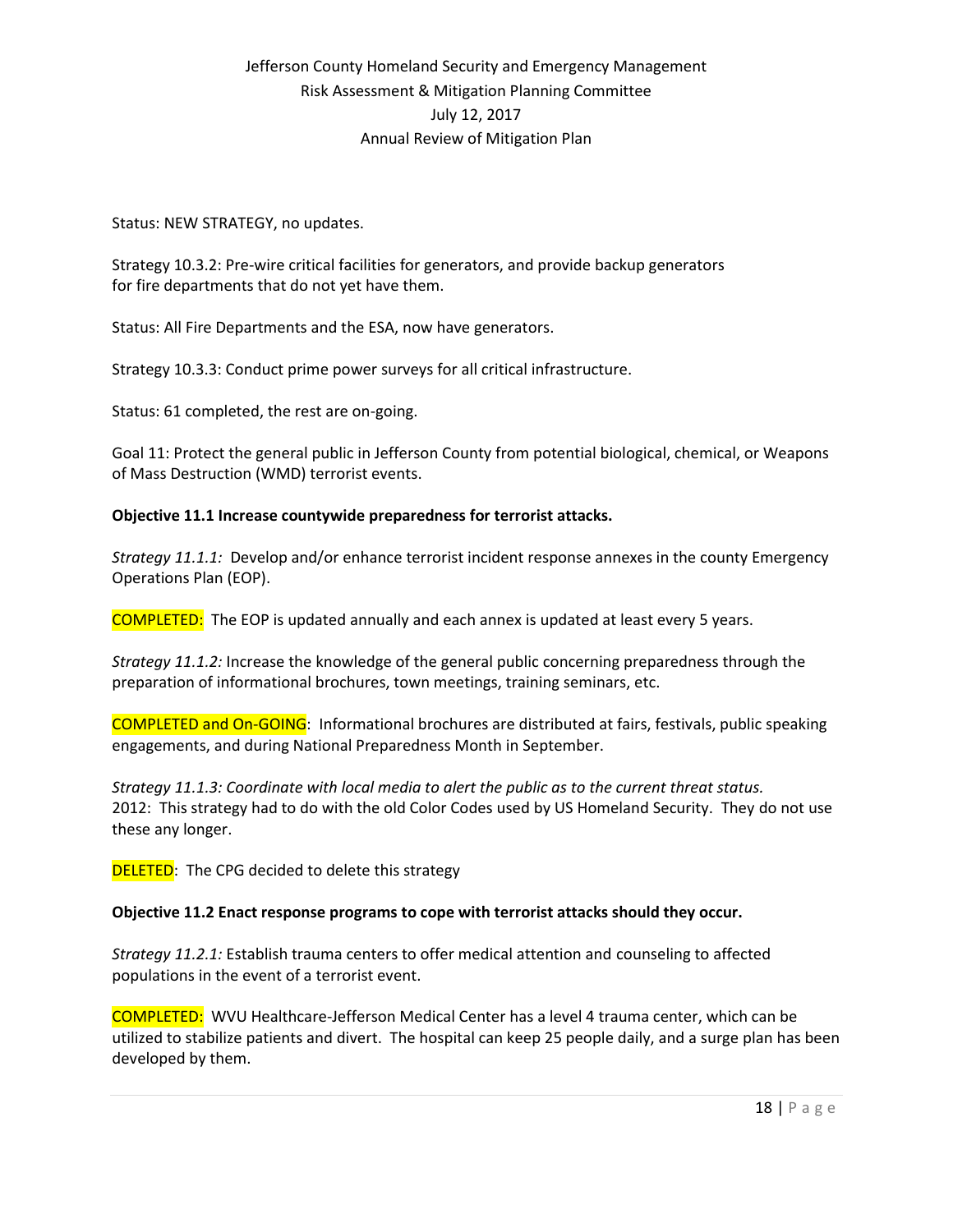*Strategy 11.2.2:* Continue education and training efforts of first responders and emergency personnel.

ON-GOING: This is conducted countywide on an ongoing schedule through RESA. There are also additional classes available through the WVDMAPS CourseMill and other opportunities on various websites. Regional Exercises are held.

Strategy 11.2.3: Consider providing heightened security at public gatherings, special events, hazardous materials facilities and critical community facilities and industries.

Status: UNCHANGED: A discussion about the PCII-Protected Critical Information on Schools was had amongst CPC members, and how information becomes PCII and is protected.

*Strategy 11.2.4: Make arrangements or other wise establish mass morgue facilities to be used following potential mass casualty events.* 

ON-GOING: The Health Department is currently in the process of developing a mass fatality plan and a GAP analysis. A Mass Fatality Planning Committee has also been established, spearheaded by the Jefferson County Health Department. The LEPC held a Mass Fatalities Conference in October, 2013 where classes were offered in several areas surrounding mass fatalities.

### **Goal 12 Protect Jefferson County's population, critical infrastructure and forests from wildfires.**

#### **Objective 12.1 Educate the public on how to avoid starting wildfires.**

*Strategy 12.1.1:* Create displays for children's programs that teach safety. Examples of information to be used would be similar to that on the FEMA for kids CD and/or the Sparky Fire Safety Program.

COMPLETED and ON-GOING: The JCHSEM booth at the Jefferson County Fairs has included information on Fire Safety (NFPA Sparky the Fire Dog Coloring and Activity Books). Disaster Preparedness Coloring Books, and coloring books from the Home Safety Council.

#### *Strategy 12.1.2: Encourage residents in rural areas to inspect and clean their chimneys at least once a year.*

*Woodburning air quality with using dry wood. Encourage updating your woodstove to EPA compliant.*

*Strategy 12.1.3:* Encourage residents and businesses to maintain their property in or near forested areas (including short grass; thinned trees and removal of low hanging branches, cleaning of dead or dry leaves, needles, twigs, etc.), and to create a buffer zone (defensible space) between structures and adjacent forests.

COMPLETED AND ON-GOING: A Property Safety Ordinance was adopted on January 7, 1999 and amended on May 20, 2010.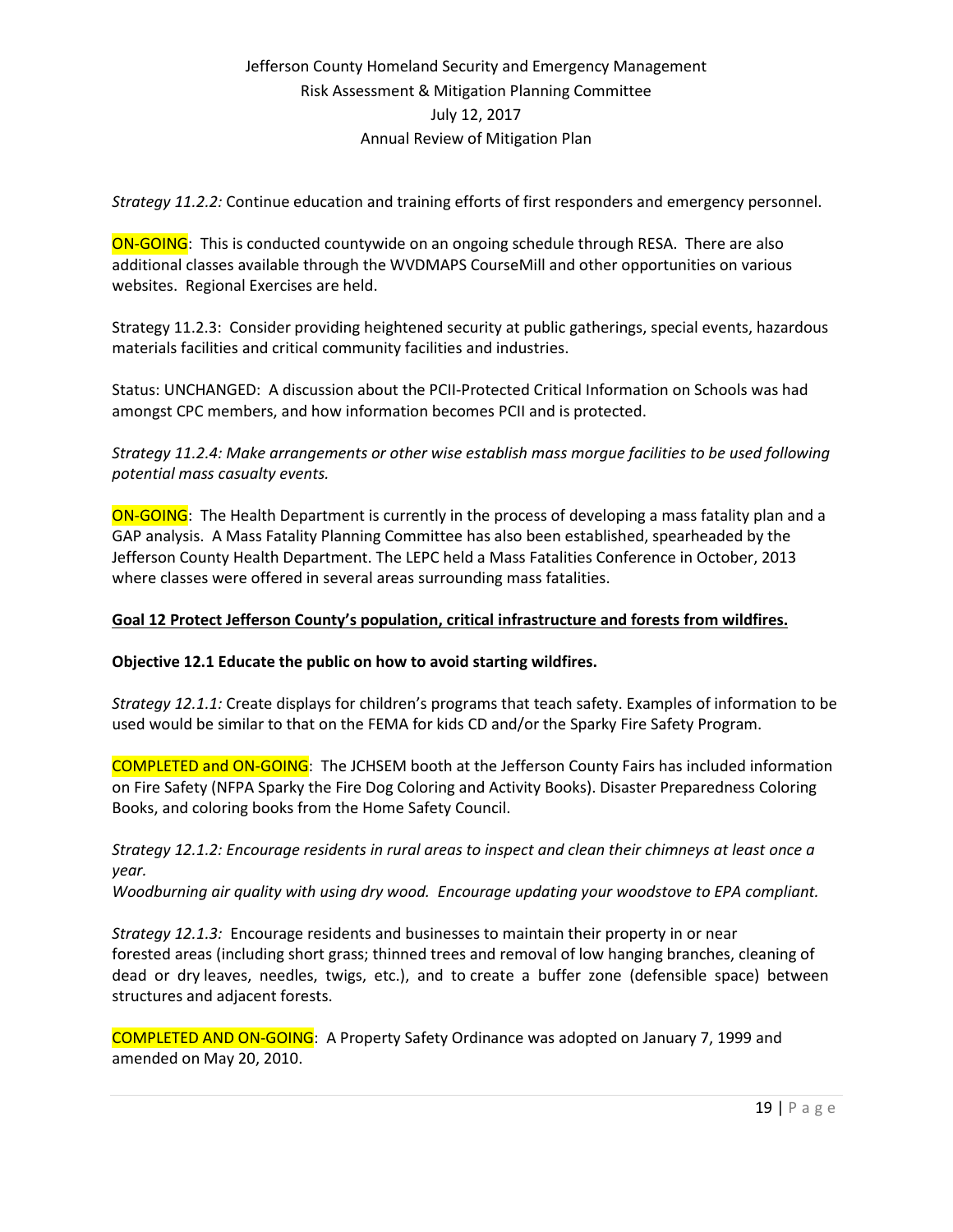### **Goal 13 Reduce or eliminate the negative effects of various other hazards in Jefferson County, and improve upon the protection of the citizens of Jefferson County from all natural and man-made hazards.**

### **Objective 13.1 Develop and distribute public awareness materials about natural hazard risks, preparedness, and mitigation.**

*Strategy 13.1.1:* Create displays for use at public events (health fair, public awareness day, and county fair). This display would include pictures and information, such as that contained in FEMA's Retrofitting for Homeowners Guide, Elevating Your Flood Prone Home, Elevating Residential Structures, and information on the NFIP.

COMPLETE AND ON-GOING: JCHSEM's display at the Jefferson County Fair includes mitigation information. The display highlights the Jefferson County Risk Assessment and Mitigation Plan, flood homeowner's and business mitigation information, information about elevating homes, retrofitting information, and National Flood Insurance Information. Flooding handouts include: Are You Protected from the Next Flood? Coping a Flood- Before, During and After, Answers to Questions about the NFIP, Avoiding Flood Damage: A checklist for homeowners, Top 10 Facts about Flood Insurance, What you need to know about Federal Disaster Assistance and National Flood Insurance, Myths and Facts about the NFIP, How the NFIP works, NFIP Insurance Agent's Lowest Floor Guide, NFIP Increased Cost of Compliance Coverage, things you should know about flood insurance, An Ounce of Prevention is Worth a Pound of Cure, Floods, The Awesome power, Tropical Cyclones and Inland Flooding, Homeowners Guide to Retrofitting. The JCHSEM has a 10'X10' display and two tabletop display boards that are used for events. Flood Mitigation materials are available any time that the display is up, as well as from the Homeland Security Office.

An Animal in Disaster Display was developed and used at the Jefferson County Fair. It includes information about domestic pets, agricultural animals and horses. In addition to the display board, brochures were available, including: The American Red Cross/The Humane Society of the United States, "Pets and Disasters-GET PREPARED"; The Humane Society of the United States, "Disaster Preparedness for Pets"; The Humane Society of the United States, "Disaster Preparedness for Horses"; The Humane Society of the United States, "Disaster Preparedness for Livestock"; The National Humane Education Society's, "Disaster and Your Pets"; The Veterinary Medical Association's, "Saving the Whole Family" and the Jefferson County Animals in Disaster Plan. The new table top display was used at the Jefferson County Fair and at Furry Fun Fest at Briggs Animal Adoption Center in 2004.

In addition to the information booth at the fairs and festivals, the JCHSEM also conducts lunch and learn sessions during national preparedness month. The county won the "United We Stand" award from FEMA Region III in 2010.

*Strategy 13.1.2:* Create materials that are targeted towards tourist populations. Work with the Jefferson County Convention and Visitors Bureau, the US Park Service and others to alert tourists to potential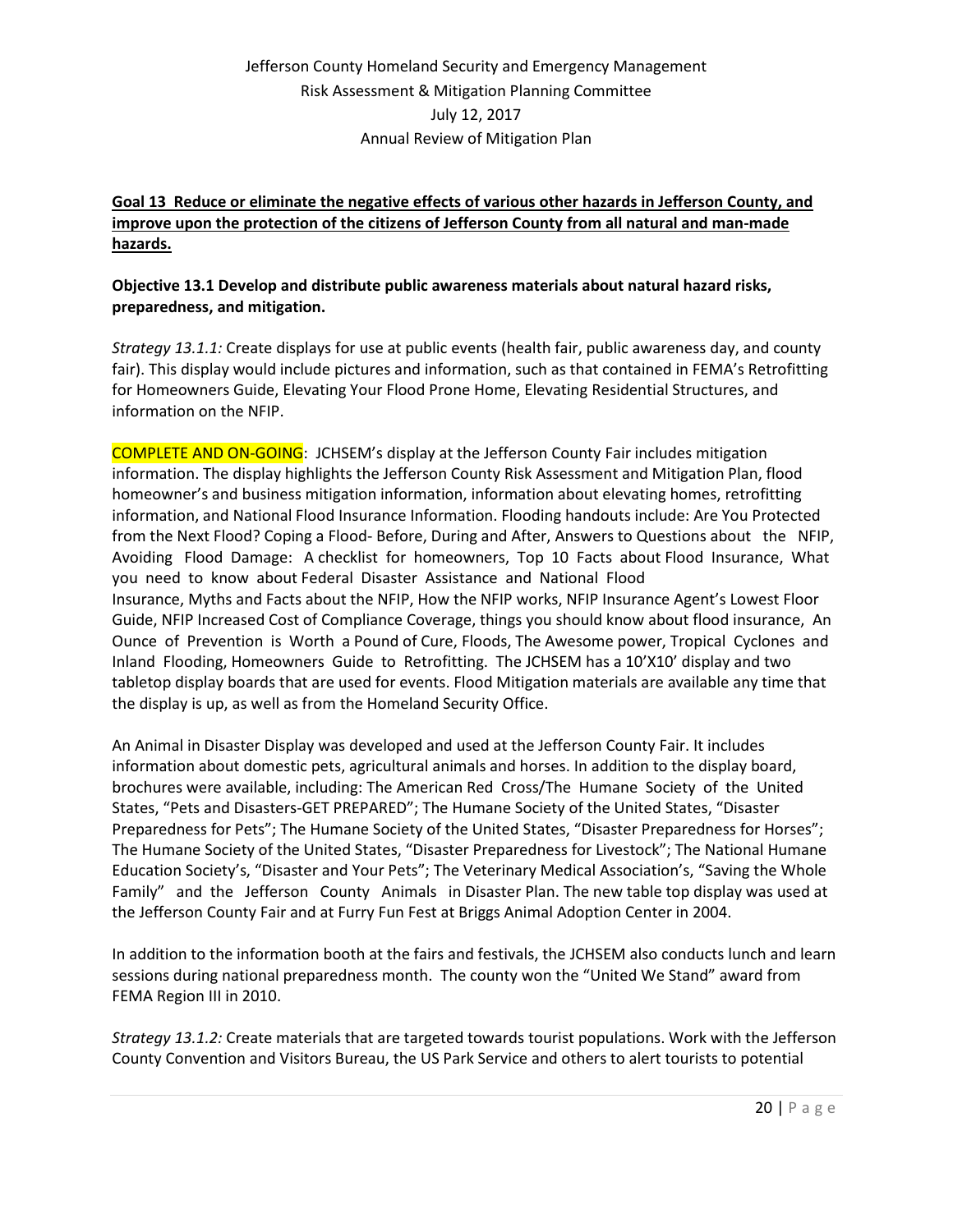natural hazard areas and what to do if a natural or man-made hazard occurs during their visit to Jefferson County.

ON-GOING: This strategy has been initiated, however; is still a work in progress.

*Strategy 13.1.3:* Send news releases to local newspapers, radio and TV stations about pre-Disaster information. Our media strategies are designed to reach all areas of Jefferson County Ms. Miller noted this strategy is ongoing.

COMPLETED and ON-GOING: The following media is used for distribution of information/press releases:

a. Radio – WVEP (88.9 FM), WSHC (89.7 FM), WINC (92.5 FM), WKMZ (95.9 EM – EAS), WLTF (97.5 FM – EAS), KISS (98.3 FM), WUSQ (102.5 FM), WRNR (106.5 FM), WWEG (106.9 FM), WRNR (740 AM), WEPM (1340 AM – EAS), WMRE (1550 AM)

b. Television – WHAG (Channel 11), WWPB (Channel 31), WWPX (Channel 60) – Note: These are Comcast stations.

c. Newspapers – The Shepherdstown Chronicle, The Spirit of Jefferson, The Journal (Martinsburg), The Shepherdstown Observer

d. Social Media – Nixle, Facebook, Twitter

*Strategy 13.1.4: Create a public speaking series to include topics such as types of natural disaster and risk, how to develop a family disaster plan, how to develop a family disaster supply kit, how to develop a business contiuity plan, simple type of mitigation projects for homeowners, etc. these speaking engagements will be offered to civic groups such as Rotary and Kiwanis Clubs, the Chamber of Commerce, Church and interfaith groups, Boy and Girl Scouts, etc.*

COMPLETE and ON-GOING: There are several program topics available to groups.

*Strategy 13.1.5: Ensure that the Red Cross citizen's disaster course is held on a frequent basis.*

COMPLETE AND ON-GOING: Red Cross Classes are now available on-line. Additionally, a shelter training and exercise was held in Berkeley County for the region in July, 2014. The ARC holds a variety of courses, including Adult, infant, and child CPR, AED, Basic First Aid.Most Red Cross courses are now online.

*Strategy 13.1.6: Update the county website to provide hazard related information that is easily accessible. The County Commission website has information about disaster preparedness and related activities. The plan is to expand and update the website as needed and as appropriate in a timely manner to benefit all County residents.*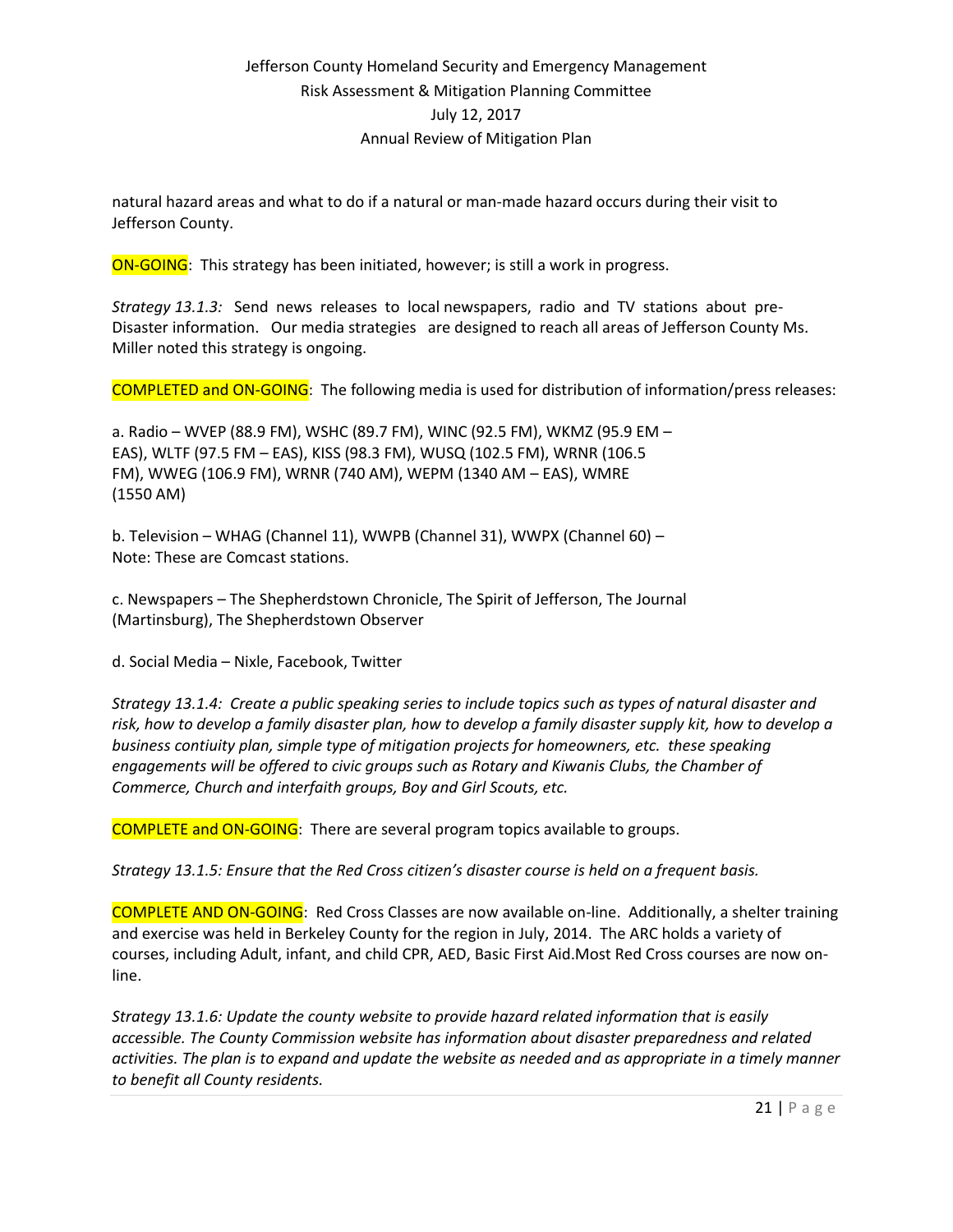COMPLETED AND ON-GOING: The County Website is at [www.jeffersoncountywv.org.](http://www.jeffersoncountywv.org/) A new website was launched in the fall of 2015.

*Strategy 13.1.7:* Continue to work with the Jefferson County school system to promote hazard mitigation education and awareness and discuss ways to better integrate mitigation into the curriculum.

COMPLETE AND ON-GOING: This strategy is ongoing through the Disaster Ready Kids Program in the Summer months.

*Strategy 13.1.8: Continue to work with non- governmental organizations (youth services, Professional, religious) to promote mitigation education and awareness.*

COMPLETE and ON-GOING: These programs and workshops have been held in a variety of settings (i.e. Resilient Neighbors Network). Most recently they have focused on Whole of Community; Whole of Nation initiative that DHS/FEMA is promoting. Jefferson County was named as a Pilot Community of the Resilient Neighbors Network.

*Strategy 13.1.9: Establish all-hazard resource centers to be located in the main office of the county And cities. The centers will act as a repository for information on local hazard identification, Preparedness and mitigation strategies for use by citizens, realtors, and lenders.*

COMPLETE AND ON-GOING: These resource centers have been established in the local libraries as a requirement for the Community Rating System activities. Additionally, there is a media center within the Homeland Security and Emergency Management office that contains a section on flooding, with additional sections on Disaster Preparedness, Fire and Fire Safety, Weather, a Children's section, Counter Terrorism and other mitigation.

### **Objective 13.2 Provide protections for domestic pets, livestock and wildlife during and following disasters in Jefferson County.**

*Strategy 13.2.1: Develop adequate emergency shelter and evacuation plans for animals (domestic Pets, livestock, and wildlife). Establish a committee representative of all areas of the county that will Include vets, pet store owners, the Humane Society, animal shelters, the WVU Extension Service and other interested parties to work on animal -specific evacuation and sheltering needs.*

*The County purchased an Animals in Disaster Trailer with supplies that is for use in WVHS Region 3 as a Rapid Response Trailer for pets. A training was held for the region in Jefferson County in 2013 to teach how to set up an Emergency Animal Shelter for disasters. It was taught by Florida SARC. A regional Animals in Disaster Plan was developed within WV Homeland Security Region 3.*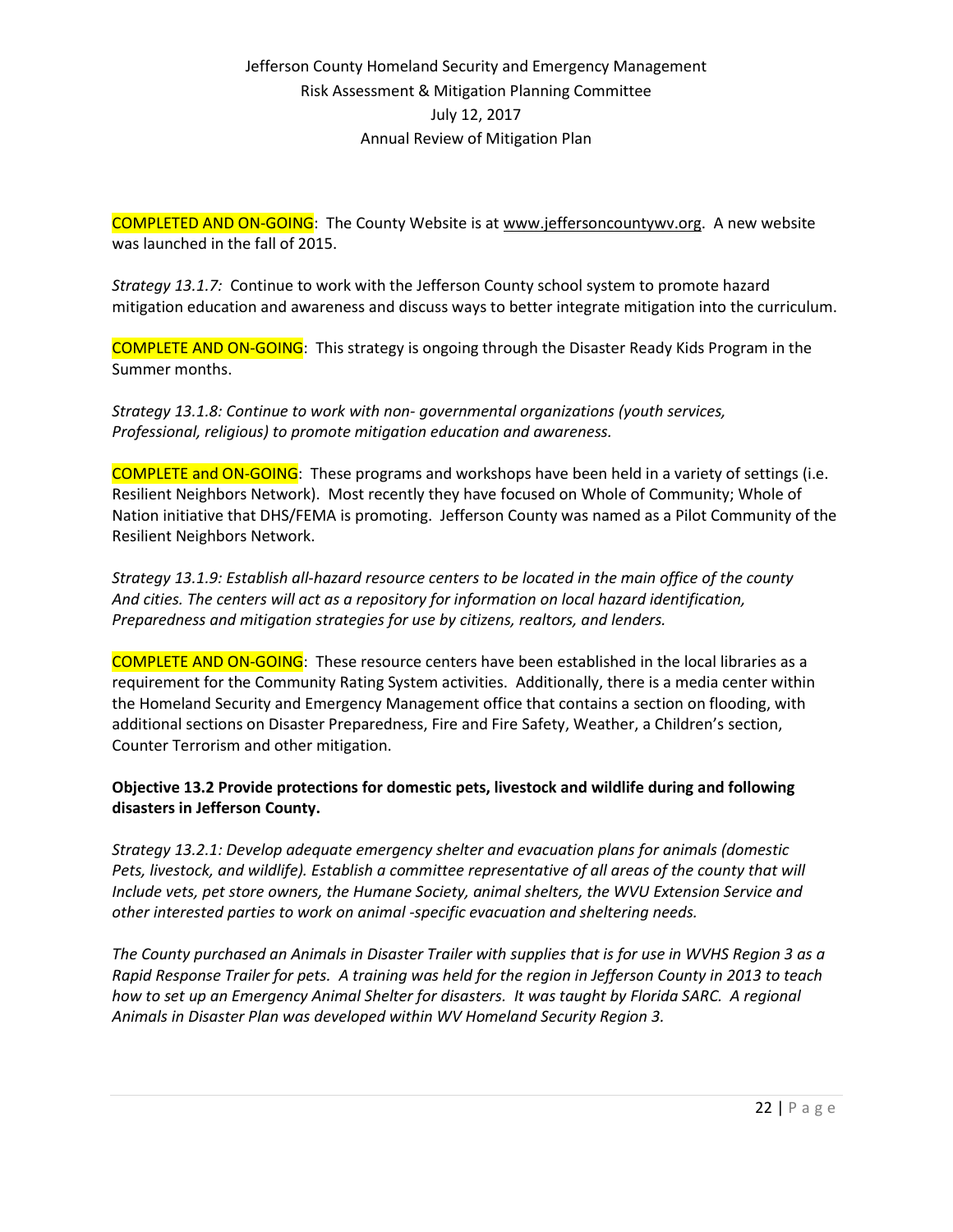*Strategy 13.3.1: Meet with groups of potential volunteers to attempt to increase the number of trained responders. Groups will include all county fire departments, doctors, nurses and EMS personnel who may become first responders in a bio-terrorism event.*

*COMPLETE AND ON-GOING: JCHSEM has encouraged volunteers to take training from the ARC and MRC. CERT classes are taught by JCHSEM to local residents. The Sheriff's Department has a volunteer Reserve Unit. All of Jefferson County's Fire Companies are Volunteer Agencies.*

*Strategy 13.3.2: Incorporate Light Detection and Ranging (LIDAR) mapping into current GIS Mapping.*

Status: COMPLETE: In 2012 FEMA developed LIDAR. We have the data available, but we struggle with time to be able to use it.

#### **Objective 13.4 Provide training for local first responders.**

*Strategy 13.4.1:* Conduct annual tabletop disaster exercises with local law enforcement, emergency Managers, city and county officials, and other disaster response agencies.

COMPLETE AND ON-GOING: JCHSEM has been involved with numerous exercises over the years. The most recent include: Cold As Ice Series, A Train Kept A Rollin'. Jefferson participated in an exercise with WV Hospital Association Region 8 and 9 Exercise in December, 2014., Cold as Ice, 2014, Something in the Air, 2015, and Clandestine Chaos TTX, Functional and Full Scale exercises in 2015. 2016 Update: The TTX, Functional, and Full Scale Exercise, Dark Grid in 2016.

*Strategy 13.4.2:* Provide information about local, regional, state, and federal training opportunities to fire departments, EMS, ambulance services, and other emergency responders.

COMPLETED AND ON-GOING: A list of all known training was developed and is listed in the JCHSEM Public Awareness, Education and Training Strategies, as well as the county website. Training for first responders is available through RESA.

#### **Objective 13.5 Direct new development away from high hazard areas.**

*Strategy 13.5.1:* Review existing regulations to ensure adequacy in reducing the amount of future development in identified hazard areas.

ON-GOING: Ordinances continue to be reviewed and revised.

*Strategy 13.5.2:* Review all comprehensive plans to ensure that designated growth areas are not in hazard areas.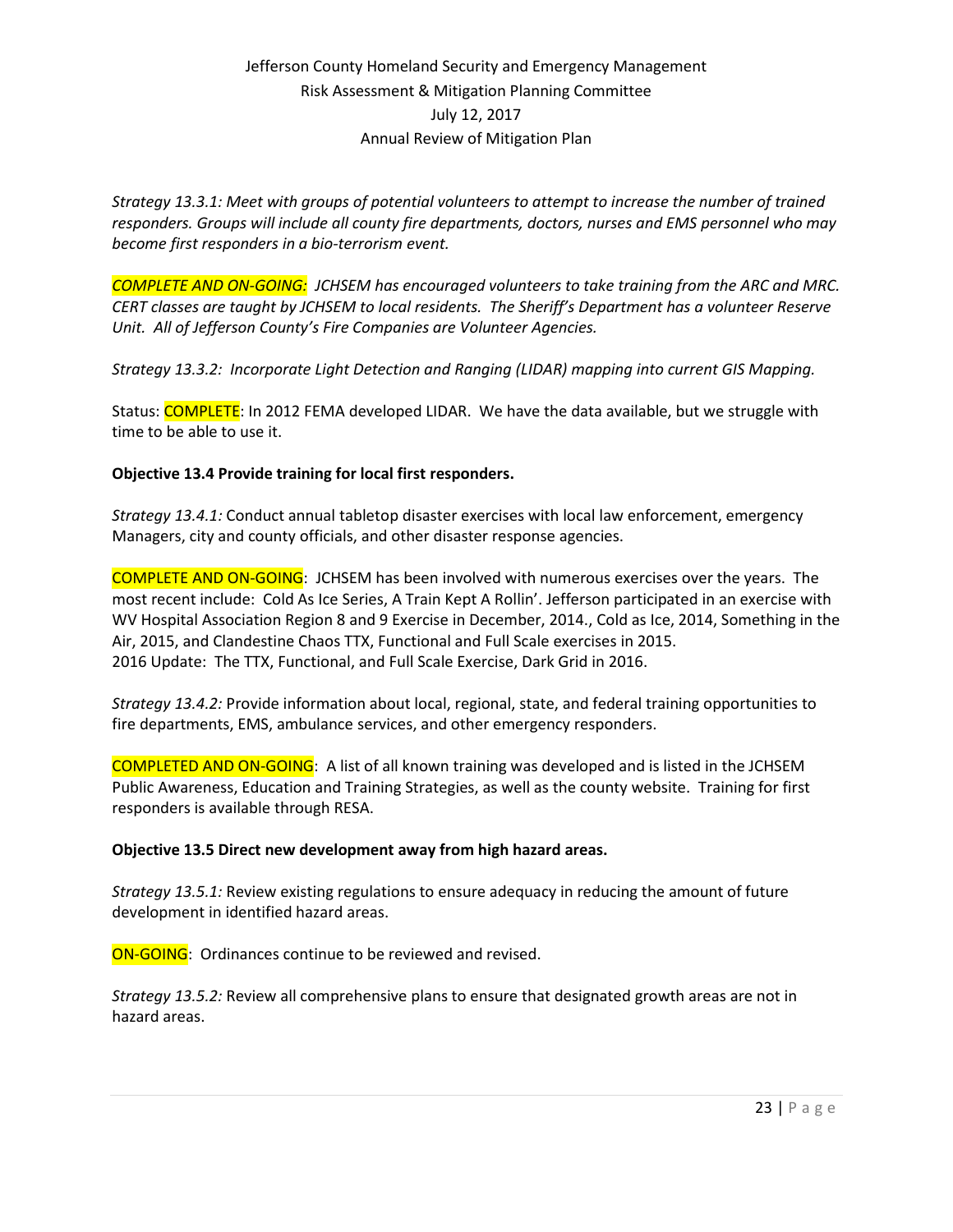ON-GOING: Jennie Brockman, JC Planning Director reported that the Comprehensive Plan was finalized and adopted in January, 2015. It includes protection of sink holes, steep slopes. Charles Town's Comprehensive Plan was last updated in 2006.

*Strategy 13.5.3:* Review all capital improvement plans to ensure that infrastructure improvements are not directed towards hazardous areas.

**ON-GOING** Ordinances continue to be reviewed and revised. The only CAP plans are for County Government Buildings. The County doesn't own any roads or utilities.

### **Objective 13.6 Improve emergency preparedness in Jefferson County and its incorporated Municipalities.**

*Strategy 13.6.1: Review the existing Jefferson County Emergency Operations Plan (EOP) and update where necessary based on the recommendations of the Jefferson County Hazard Mitigation Plan.*

*One annex is reviewed, updated, or developed each year.* 

*13.6.2: Coordinate with the Eastern Panhandle Homeowners Association (HOAs) for their inclusion into the 911 Addressing compliance program.*

13.6.2—It is complete. GIS Department coordinated this.

### **Objective 13.7 Improve coordination and communication among disaster response organizations, local, and county governments.**

*Strategy 13.7.1:* Expand the mission and membership of the Jefferson County Local Emergency Planning Committee (LEPC) to act as a countywide disaster task force.

**DELETED:** The CPC decided to delete this strategy.

### **Objective 13.8 Update equipment at the Emergency Communications Center**

*Strategy 13.8.1: Develop a plan to implement the Needs Assessment recommendations developed by the Public Safety System Consultant.*

ON-GOING: Jefferson County constructed a new Emergency Operations Center and Emergency Communications Center in 2008. CAD went live in September, 2014.

### **Objective 13.9 Develop public/private partnerships toward the protection of private properties.**

*Strategy 13.9.1:* Continue to support initiatives established under the Jefferson County Project Impact.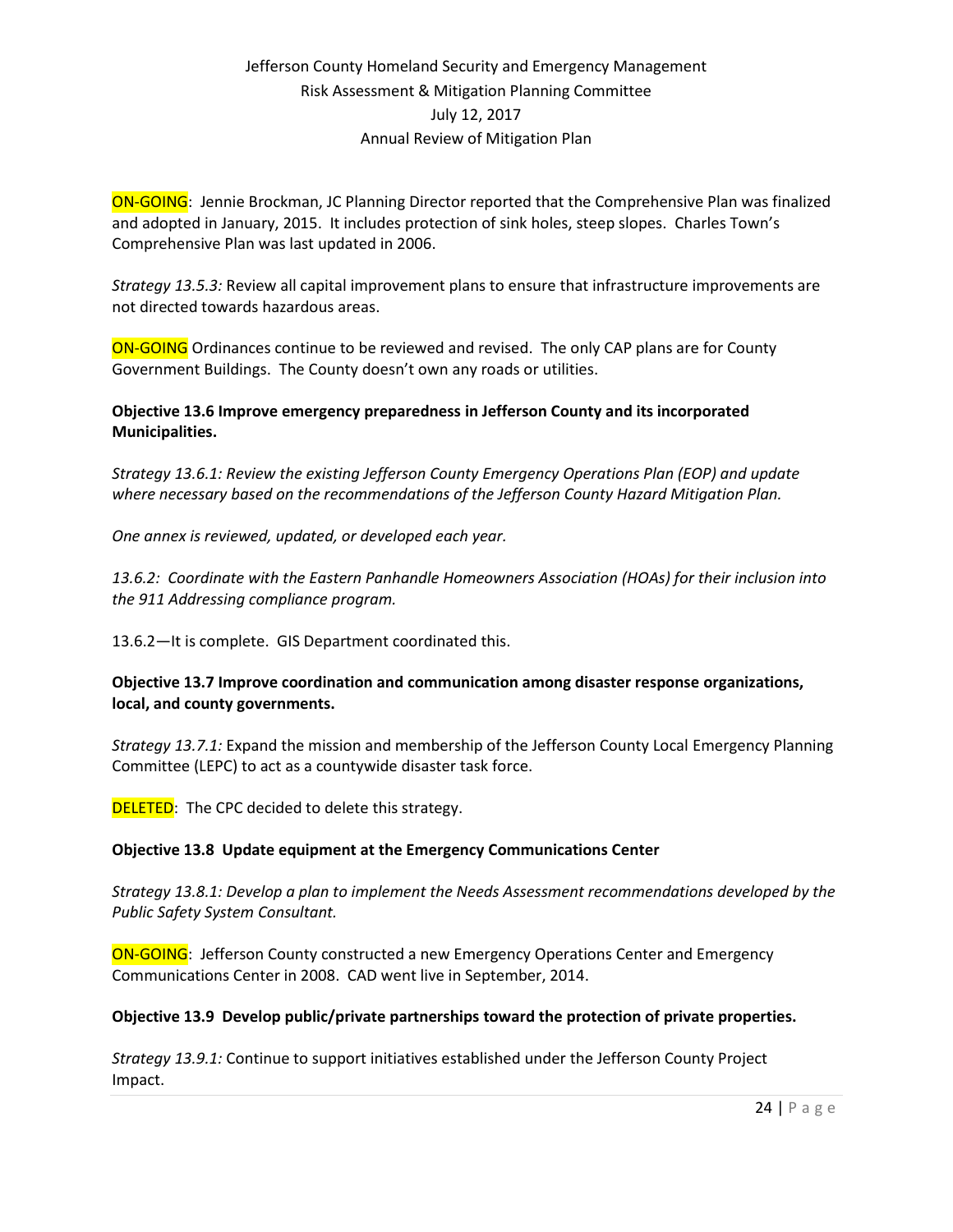COMPLETED AND ONGOING. Jefferson County was recently named as one of the pilot communities for the Resilient Neighbors Network, which works well with the concept of the Project Impact Program and the Whole of Community efforts.

*Strategy 13.9.2:* Evaluate the feasibility of the continuation of a funded Project Impact Coordinator position in Jefferson County.

**DELETED.** THE CPC has decided to delete this strategy.

#### **Objective 13.10 Improve coordination of mitigation efforts between the National Park Service and the Town of Harpers Ferry.**

*Strategy 13.10.1: Establish a formal process for the Town of Harpers Ferry and the Park Service to coordinate disaster related efforts, which will include defining boundaries and establishing responsibilities.*

*The Town and the National Park Service worked well during the 2012 June Derecho to get the Harpers Ferry Water Plant back up and operational after the storm.*

*Strategy 13.10.2:* Conduct training exercises that include representatives from the Town of Harpers Ferry and the Park Service to facilitate increased coordination.

COMPLETED: CSX Railroad held training and exercise in early part of 2007; the park service has participated in several exercises over the past 10 years.

#### **Objective 13.11 Identify and protect historic structures throughout the county that are at risk from Hazards.**

*Strategy 13.11.1:* Conduct a survey of all historic sites that are located in hazard areas and develop Mitigation strategies to protect any at-risk historic properties.

#### **COMPLETED**

This strategy was completed in 2010 by the Jefferson County GIS/Addressing Office.

### **Objective 13.12 Ensure measures are being taken to address hazard risks with regards to commercial and commuter rail lines.**

*Strategy 13.12.1: Contact representatives of rail lines to collect information about emergency planning and risks associated with rail services in the county.* COMPLETED and ON-GOING. The JCHSEM Director indicated that this strategy has been completed and is considered to be on-going.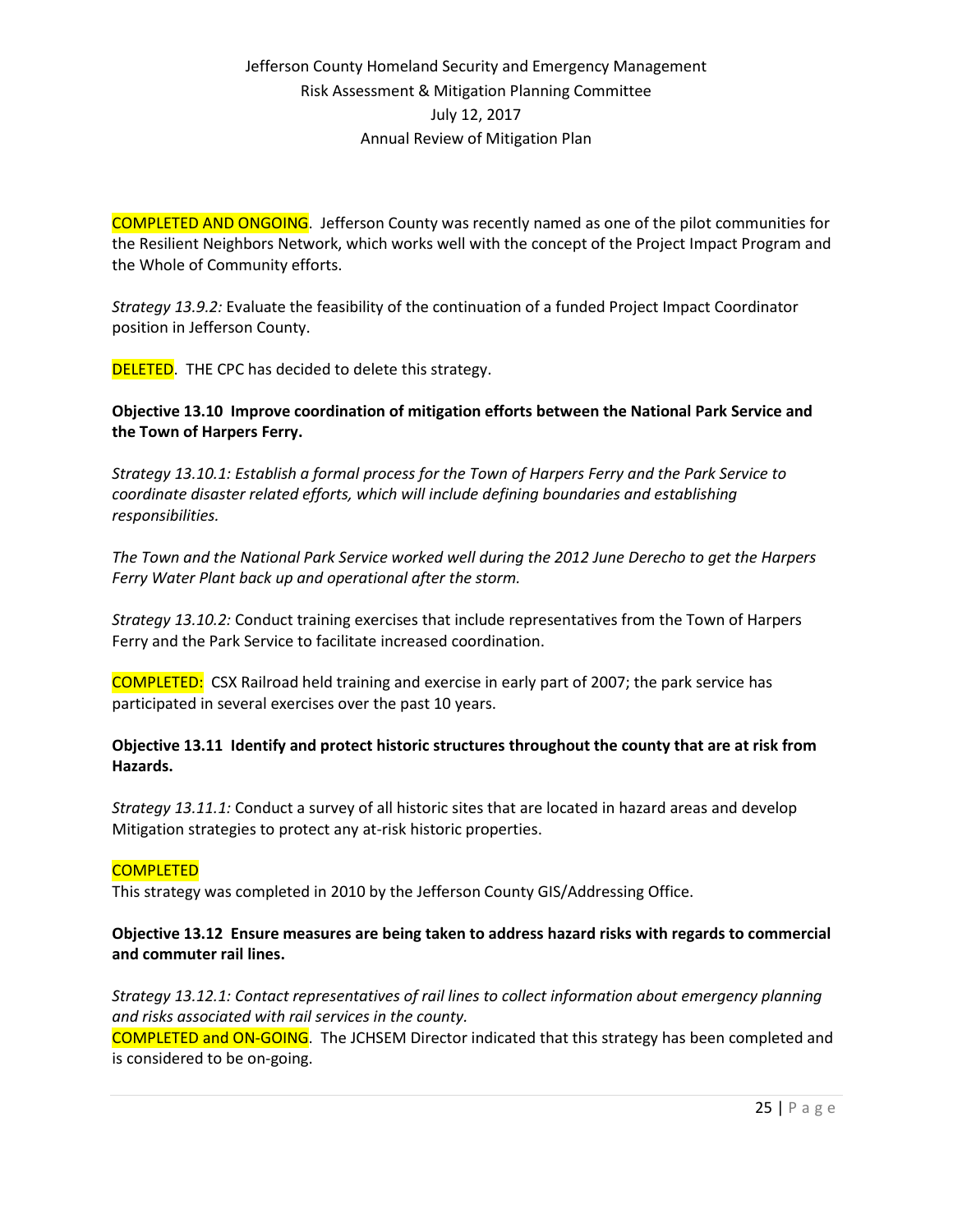Objective 13.13: Educate local government officials on the benefits of planning for all hazards.

Strategy 13.13.1: Educate and inform local government and elected officials of the need to consider hazard mitigation in policy and budgetary planning and decision-making processes.

The group reviewed the projects for the local municipalities. Please note that none of the municipalities are CRS (Community Rating System of the National Flood Insurance Program) Communities.

# *Town of Bolivar:*

Goal A1: Reduce the amount of potential damage from flash flooding in and around the Town of Bolivar.

Objective A1.1: Increase storm water capabilities in and around the Town of Bolivar.

Strategy A1.1.1: Create new sidewalks and rain gardens to assist with storm water runoff as part of the Chesapeake Bay Watershed Initiative.

Strategy: This project is complete. Rain Garden was installed in community park to capture runoff from pavilion. Training conducted and project was completed in September, 2013. A full report can be provided upon request from Matt Pennington, Region 9 Planning and Development Council. Following the demonstration project in the Bolivar park, the West Virginia Conservation District initiated a Rain Garden Rebate Progra[m http://www.elksrunwatershed.org/residential-community-rain-garden-rebates/](http://www.elksrunwatershed.org/residential-community-rain-garden-rebates/)

2016 Update: Rachel Snavely, Region 9, reported that the Rain Garden has been removed.

# *City of Charles Town:*

Goal B1: Reduce the overall flooding potential in the City of Charles Town.

Objective B1.1: Reduce the potential for flooding and flash flooding in the City of Charles Town.

Strategy B1.1.1: Target areas for recreation that is interconnected with trails and parkland, beyond the required floodplain and wetland areas, and layout a strategy for green space protection.

Status: On-Going. West End plan was developed fall, 2014 that talks about a greenway for floodplain area. There is on-going discussion about parks and trails. Seth said that he is interested in finding out about the state's mitigation projects. More land has been acquired within the floodplain. A large swath of those lands are now in the possession of the city.

Strategy B1.1.2: Encourage the use of natural drainage swales over engineered storm water management channels where practical.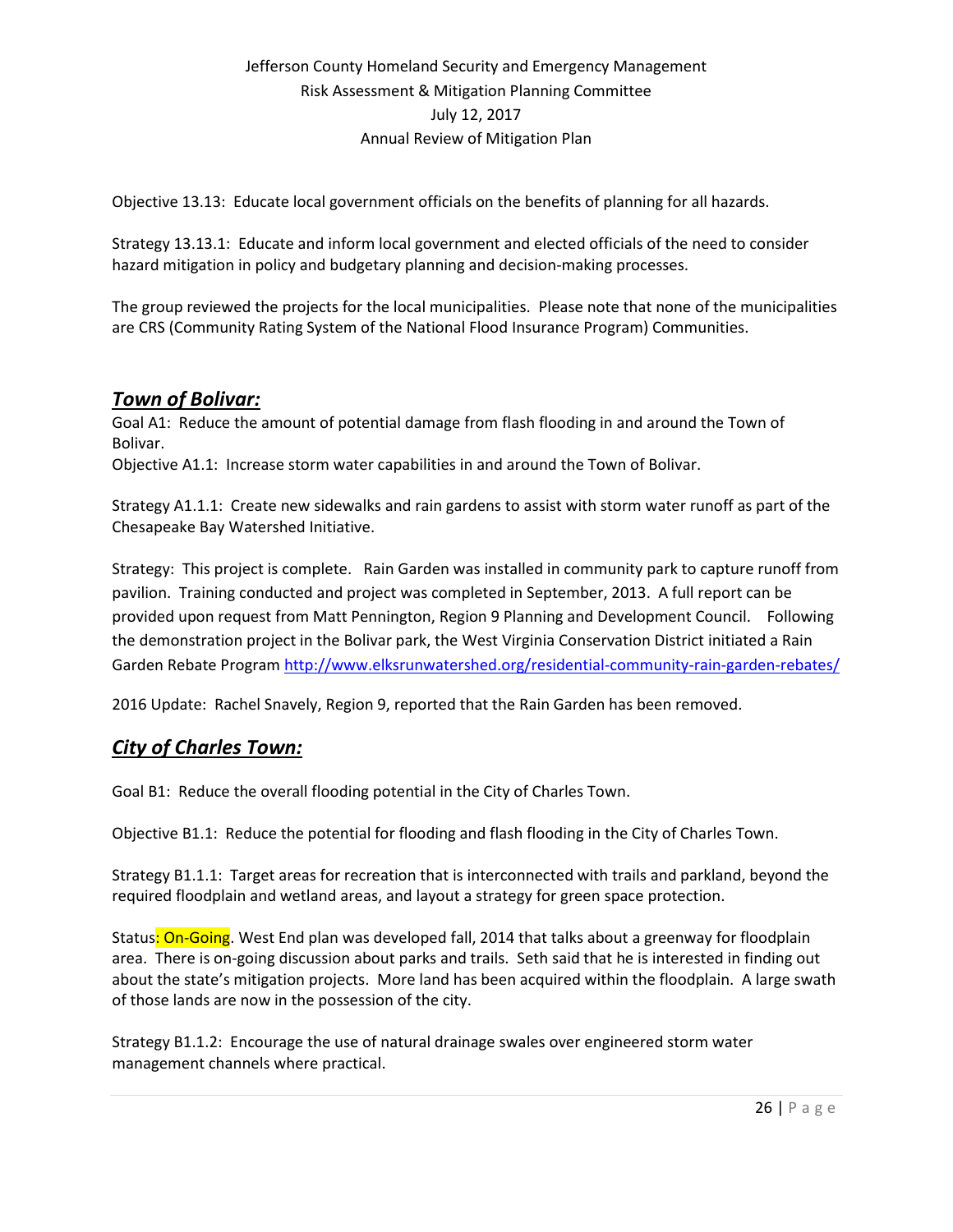Status: Charles Town is incorporating LID and capturing the first 1 inch rain event has included in the storm water ordinance. Ordinance was adopted July, 2015.

Strategy B1.1.3: Work jointly with the City of Ranson on a storm water management project for Evitts Run Park.

Status: On-going. Grant funding has been secured for this project and it is progressing.

Strategy B1.1.4: Place utilities underground as part of a street-scaping project.

2016 Update: Not able to achieve that on the Fairfax/George Street Project.

Goal: B2: Reduce the potential for losses as a result of land subsidence and sinkholes.

Objective B2.1: Identify land subsidence prone areas in the City of Charles Town.

Strategy B2.1.1: Require special geotechnical exploration when locating large facilities such as schools, hospitals, community buildings, and other institutions. Ground penetrating radar, seismic and, electrical resistance surveys, and exploratory drilling are a few of the techniques currently used.

Status: Acknowledged the technologies, but no progress.

Strategy B2.1.2: Establish a sinkhole management plan.

Status: No progress on this strategy

Goal B3: Reduce the potential for environmental issues resulting from hazardous waste. Objective B3.1: Cleanup sites where hazardous waste is currently present.

Strategy B3.1.1: Cleanup SuperFund site located in or near the City of Charles Town.

Status: 2016 Update by Seth Revard-The Brownfield site is now remediated. COMPLETE

### *Town of Harpers Ferry:*

Goal C1: Reduce the negative effects of flooding in the Town of Harpers Ferry.

Objective C1.1: Ensure a public drinking water supply following flooding events in the Town of Harpers Ferry.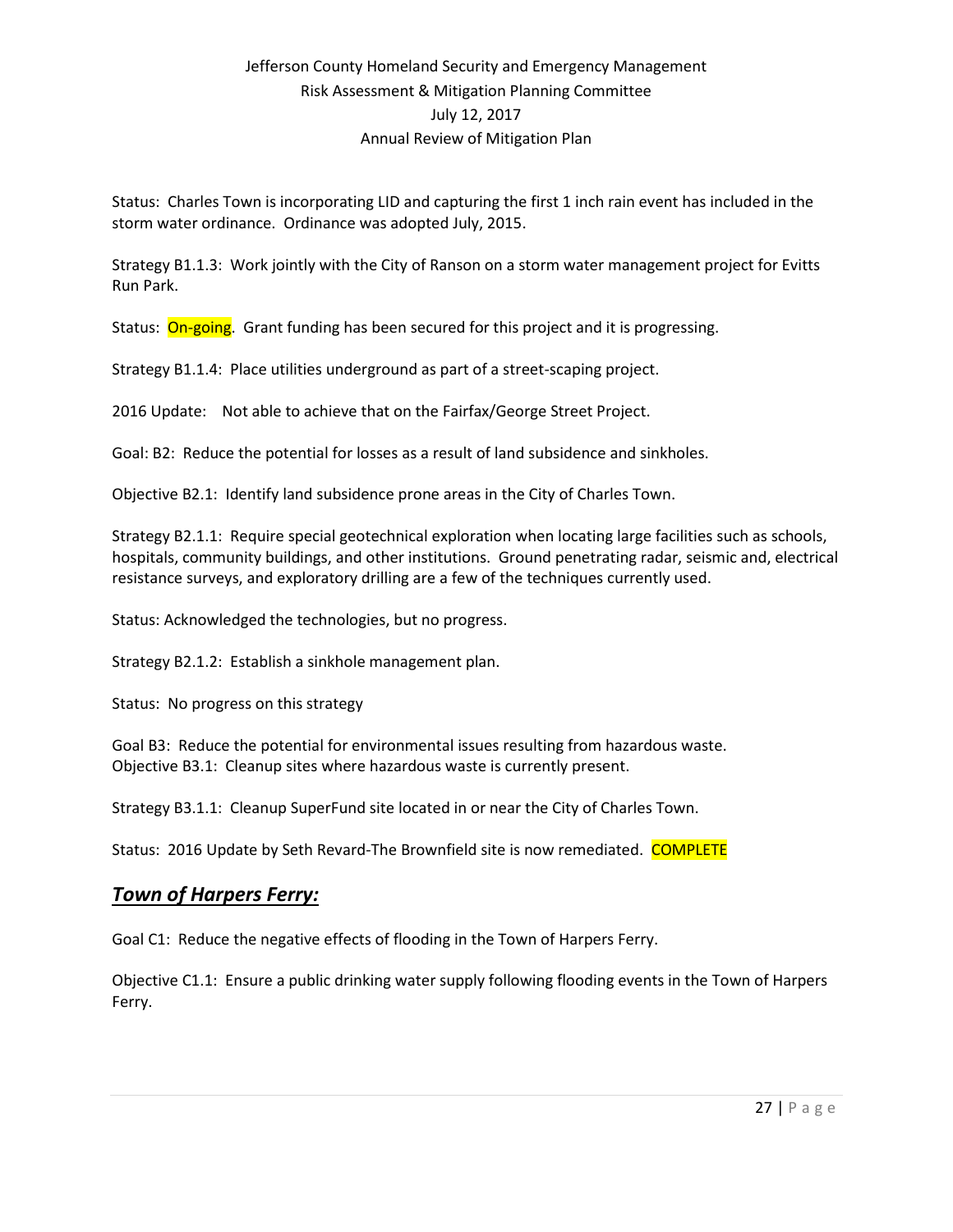Strategy: C1.1.1: Reroute an eight inch (8") water main near Elk Run, as the line is currently exposed in two (2) locations where it crosses Elk Run. The line is in danger of being broken by large debris in Elk Run in a flooding situation.

Status: In 2016, Josh Carter, Harpers Ferry Water reported that this project is a part of the projected \$6.2 Million upgrade. Awaiting funding approval from USDA (first needs approval of Harpers Ferry National Park Service). Estimated time frame of at least 18 months from 2015. Harpers Ferry Water only uses the Potomac as a Back-up water source. Their main water source is the Elk Run.

# *City of Ranson:*

Goal D1: Reduce damage as a result of flooding throughout the City of Ranson.

Objective D1.1: Reduce the potential for flooding and flash flooding in the City of Ranson.

Strategy D1.1.1 Maintain green space to protect Flowing Springs and its floodplain.

Status: Completed, reported by Andy Blake, 2016.

Objective: D1.2: Work jointly with the City of Charles Town on a storm water management project for Evitts Run Park.

Status: Planning Complete, The two cities are collaborating and jointly applied for a grant.

Goal D2: Decrease the impact of drought in the City of Ranson.

Strategy D2.1.1. Replace and upgrade water lines along Fairfax Boulevard as part of its upgrade and extension to Fairfax Crossing.

Status: Complete, 2015

Strategy D2.1.1 Review the need for additional water towers.

Status: 2016-The city doesn't have water. They are looking at Jefferson Utilities and Charles Town to do an interconnection for emergencies.

Goal D3: Ensure an uninterrupted power supply during times of severe storms.

Objective D3.1: Ensure that all emergency response agencies in the city have a backup power supply.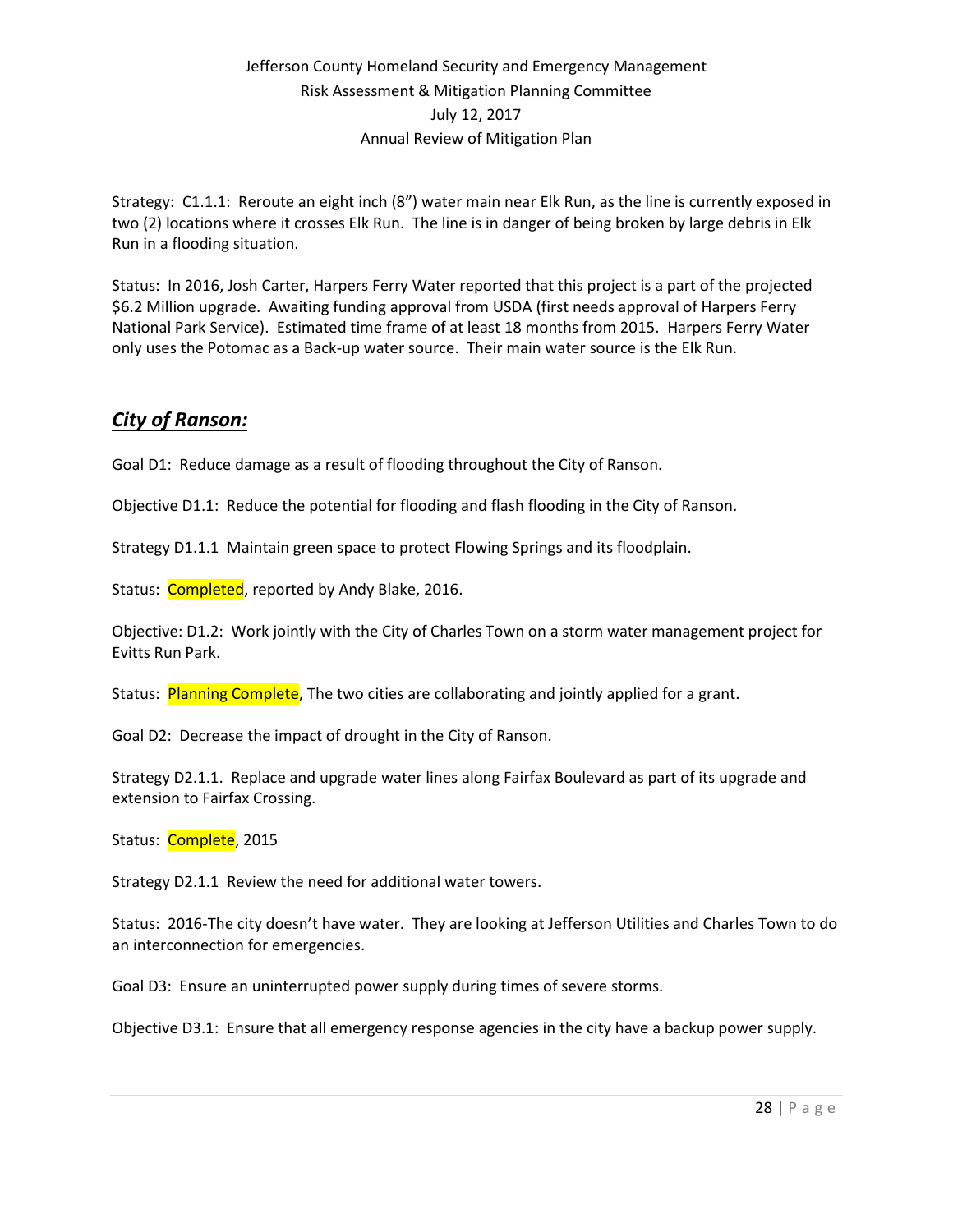Strategy D3.1.1: Install fixed in place generators at City Hall and the police department that will power all computer systems. Status: Complete, 2015

Goal D4: Reduce the potential for environmental issues resulting from hazardous waste.

Objective D4.1: Clean up sites where hazardous waste is currently present.

Strategy D4.1.1: Clean up Brownfield site at the Kidde Plant.

Status: Complete, 2015

## *Corporation of Shepherdstown:*

Goal E1: Decrease the impact of drought in the Corporation of Shepherdstown

Objective E1.1: Ensure a public drinking water supply during times of drought.

Strategy E1.1.1: Construct water tanks to increase water storage capabilities.

Status: This project was **completed** in August, 2013.

Strategy E1.1.2: Consider installing high service pumps for the water plant storage tanks.

Status: This project was **completed** in September, 2012.

#### **Strategy E1.1.3: Design and construct a new water plant with generator back-up power supply.**

Status: The bids are complete and the contractor will begin work in September, 2017.

#### **Strategy E1.1.4: Expand sewage collection system.**

**Status: 2016 Update provided by Frank Welch: On Hold. Not Started. The Town is looking for a funding source for the project.** Shepherdstown is also adding two more projects for 2016/2017:

E1.1.5 They are currently bidding out the replacement of water meters. (Approximately 1700), and will be installing meters that can be read from a truck. COMPLETE

E. 1.1.6 Installing a replacement Pump Station at Cress Creek. COMPLETE